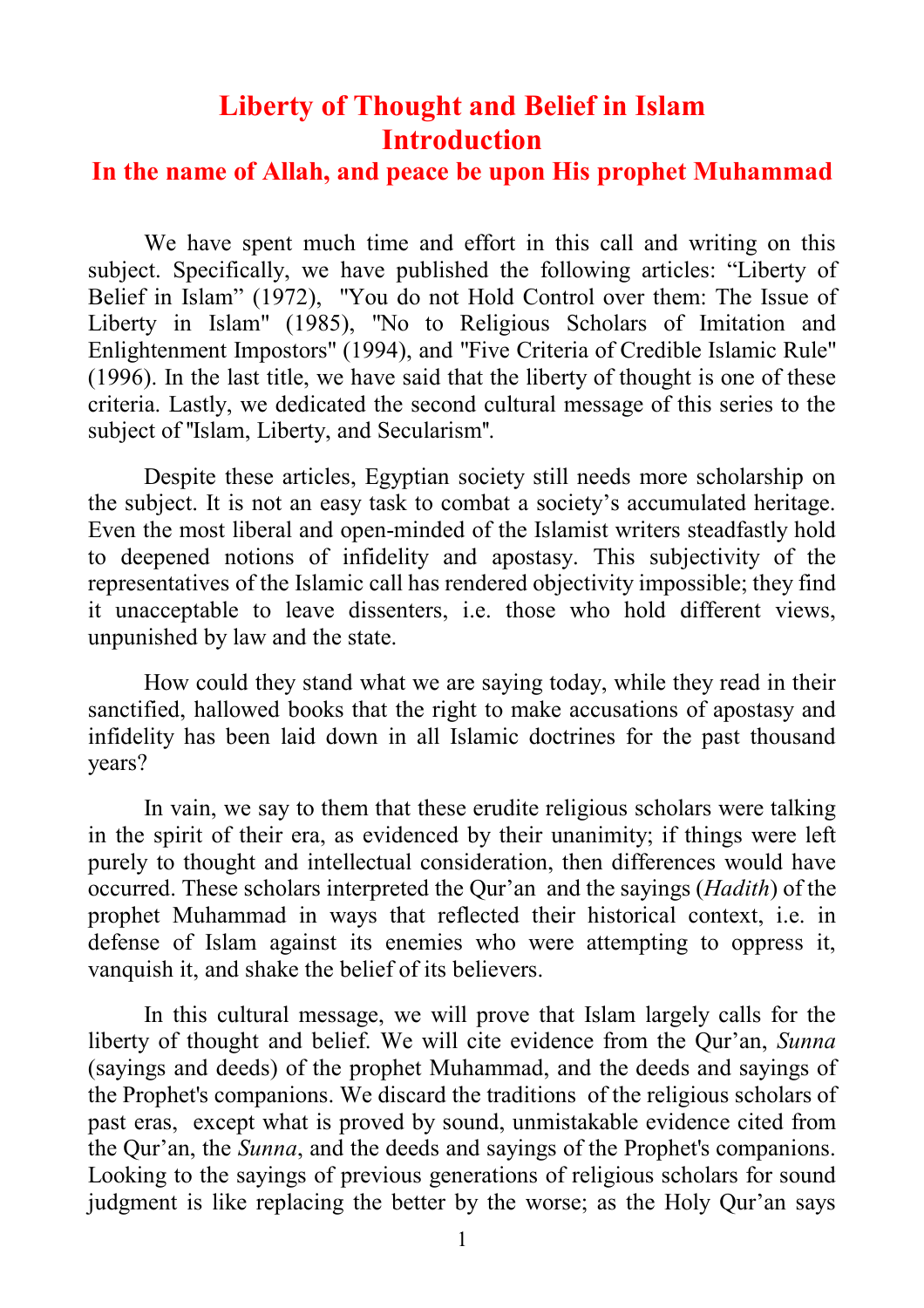"*And when it is said unto them: Follow that which God has revealed, they say: We follow that wherein we found our fathers. What! Even though their fathers were wholly unintelligent and had no guidance?*"(2:170)

 Our mission is to avoid blindly following our ancestors' doctrines and the abandonment of the Holy Qur'an, as it says, "*Lo! mine own fold make this Qur'an of no account.*"(25:30)

# *Gamal Al-Banna*

**Cairo (1418 A.H.-1998 A.D.)**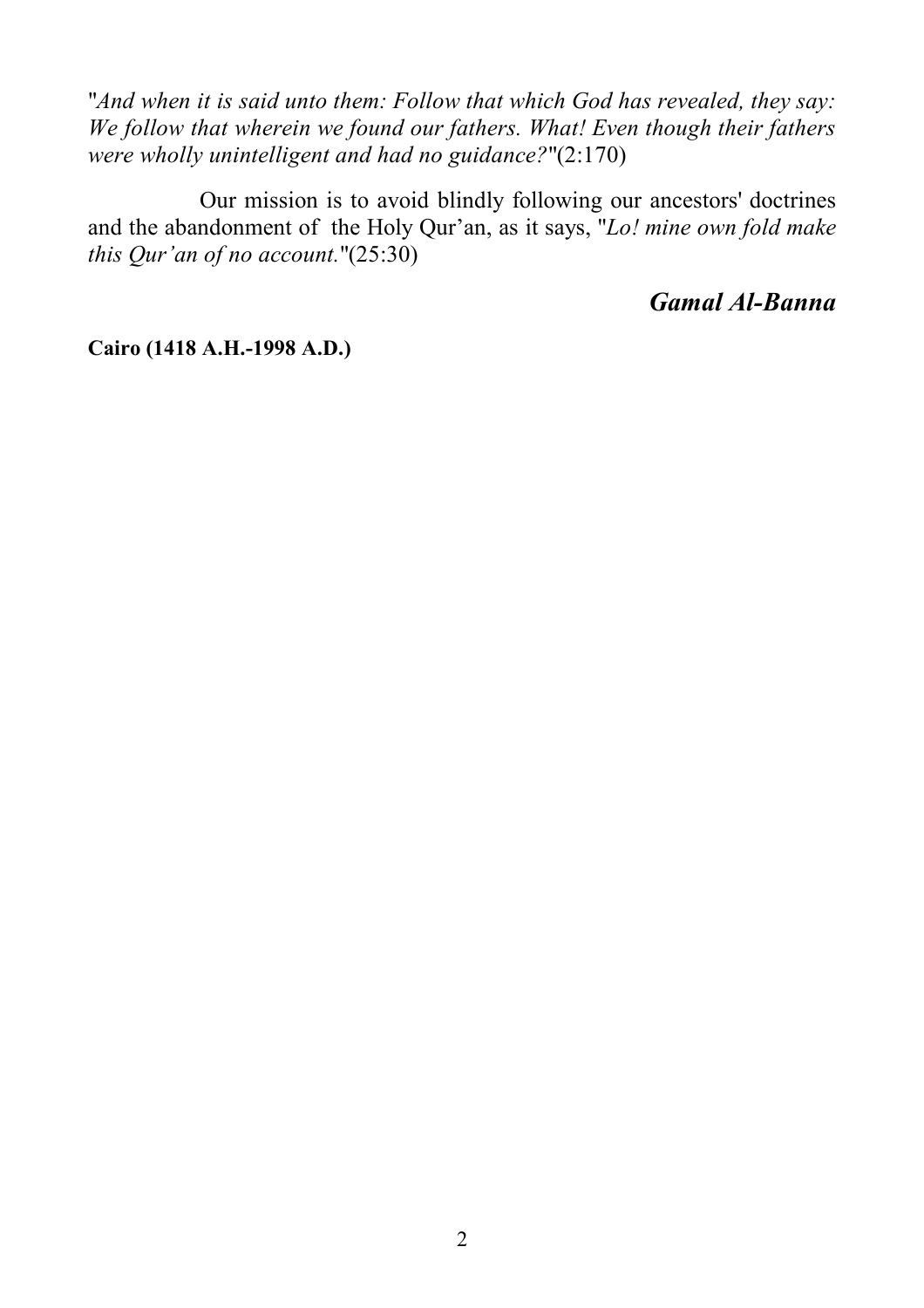# **Evidence of Liberty of Thought and Belief, cited from the Qur'an**

The Holy Qur'an includes a number of verses that speak frankly about the liberty of thought and belief, and the issue of belief vis-a-vis disbelief. We cannot possibly cite all of these verses here, but we will present some of them, specifically those which deal with the following issues:

- (A) Belief and disbelief are personal matters; they are not the business of the ruling regime. Accordingly, There should not be compulsion or coercion in religion by any authority.
- (B) Prophets are just messengers who carried the divine revelation to humankind; they had no authority to coerce people to believe in God.
- (C) Guidance is from God, and it is done according to His will. Therefore, prophets are not solely responsible for guiding people to the righteous path.
- (D) Plurality and differences among people occur due to God's will, and He will judge people's differences on Doomsday. Islam recognizes the previous divine beliefs.
- (E) There is no worldly punishment for the charge of apostasy.

# **The following are some of the Qur'anic verses that support the above statements:**

# **(A) Belief and disbelief are personal matters, without compulsion or coercion:**

- ''*There is no compulsion in religion. The right direction is henceforth distinct from error. And he who rejecteth false deities and believeth in Allah hath grasped a firm hand hold which will never break. Allah is Hearer, Knower.* "(2:256)
- "*Say: 'O mankind! Now hath the truth from your Lord come unto you. So whosoever is guided, is guided only for (the good of) his soul, and whosoever erreth, erreth only against it. And I am not a warder over you.*"(10:108)
- ''*Whosoever goeth right, it is only for (the good of) his own soul that he goeth right, and whosoever erreth, erreth only to its hurt. No laden soul*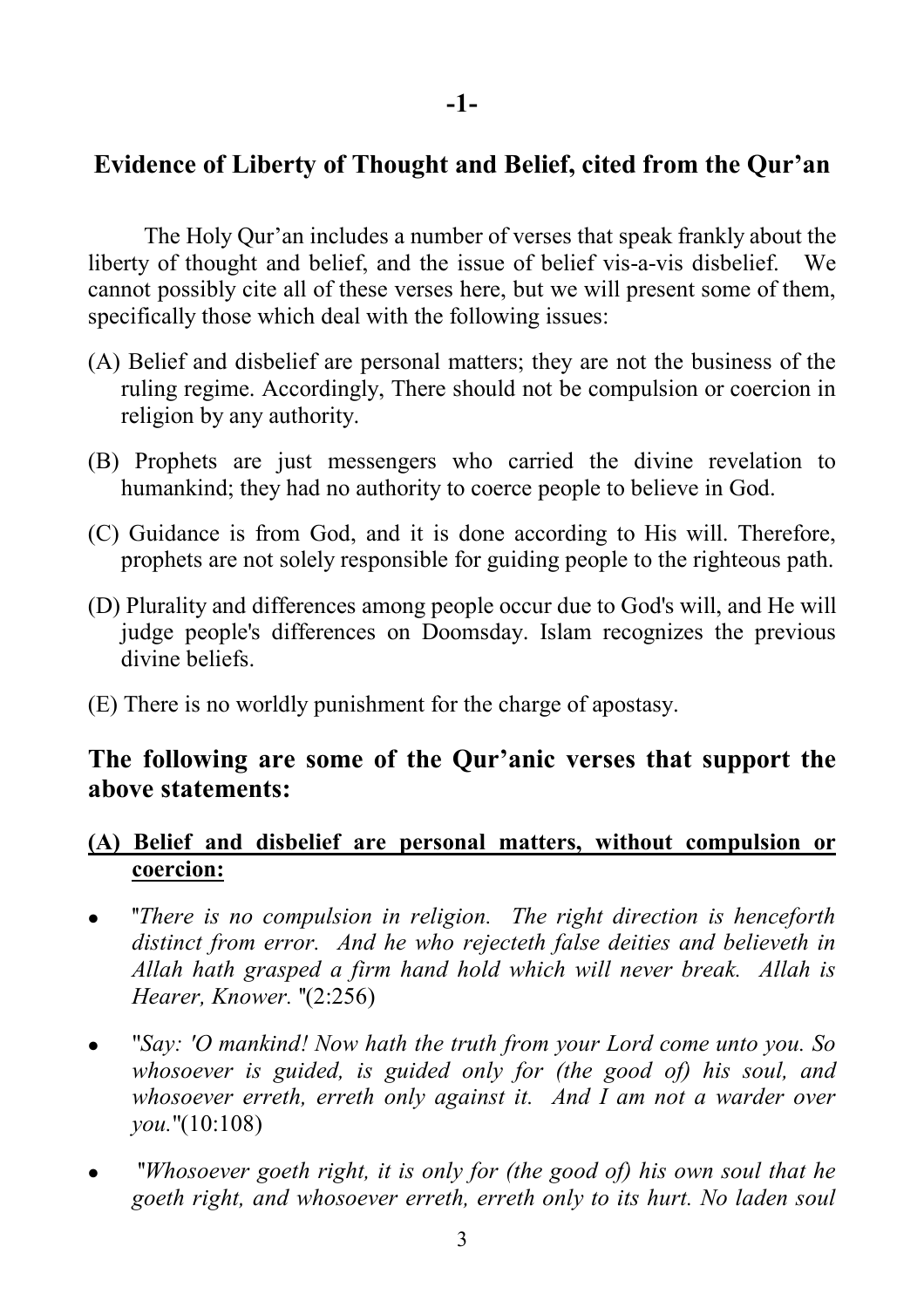*can bear another's load. We never punish until We have sent a messenger*'' (17:15)

- ''*Say: (It is) the truth from the Lord of you (all). Then whosoever will, let him believe, and whosoever will, let him disbelieve. Lo! We have prepared for disbelievers Fire. Its tent encloseth them. If they ask for showers, they will be showered with water like to molten lead which burneth the faces. Calamitous the drink and ill the resting place.*''(18:29)
- "*Say O Muhammad: 'I have been bidden to worship the Sustainer of this City- Him who has made it sacred, and unto whom all things belong, and I have been bidden to be of those who surrender themselves to Him, and to convey this Qur'an to the world. Whoever, therefore, chooses to follow the right path, follows it but for his own good, and if any wills to go astray say unto him: 'I am only a warner!' And say: 'All praise is due to God! In time, He will make you see the truth of His messages and then you shall know them for what they are. And thy Sustainer is not unmindful of whatever you all may do*" (27:91-93)
- "*He who has denied the truth will have to bear the burden of his denial, whereas all who did what is right and just will have made goodly provision for themselves."* (30:44)
- *"He who made you inherit the earth, hence he who is bent on denying the truth, this denial of his will fall back upon him: for their persistent denial of this Truth does but add to the deniers' loathsomeness in their Sustainer's sight and thus, their denial of this truth does but add to the deniers' loss*"(35:39)
- "*Behold, from on high have we bestowed upon thee this divine writ, setting forth the truth for the benefit of all mankind. And whoever chooses to be guided thereby does so for his own good, and whoever chooses to go astray, goes but astray to his own hurt, and thou hast no power to determine their fate."*(39:41)

# **(B) Prophets are just messengers who carried the divine revelation to humanity; they had no authority to coerce people to believe in God:**

- "*No more is the apostle bound to do than deliver the message entrusted to him and God knows all that you do openly and all that you would conceal."* (5:99)
- "*Say O prophet: 'It is not within my power to bring benefit to or avert harm from myself, except as God may please, and if I knew that which is*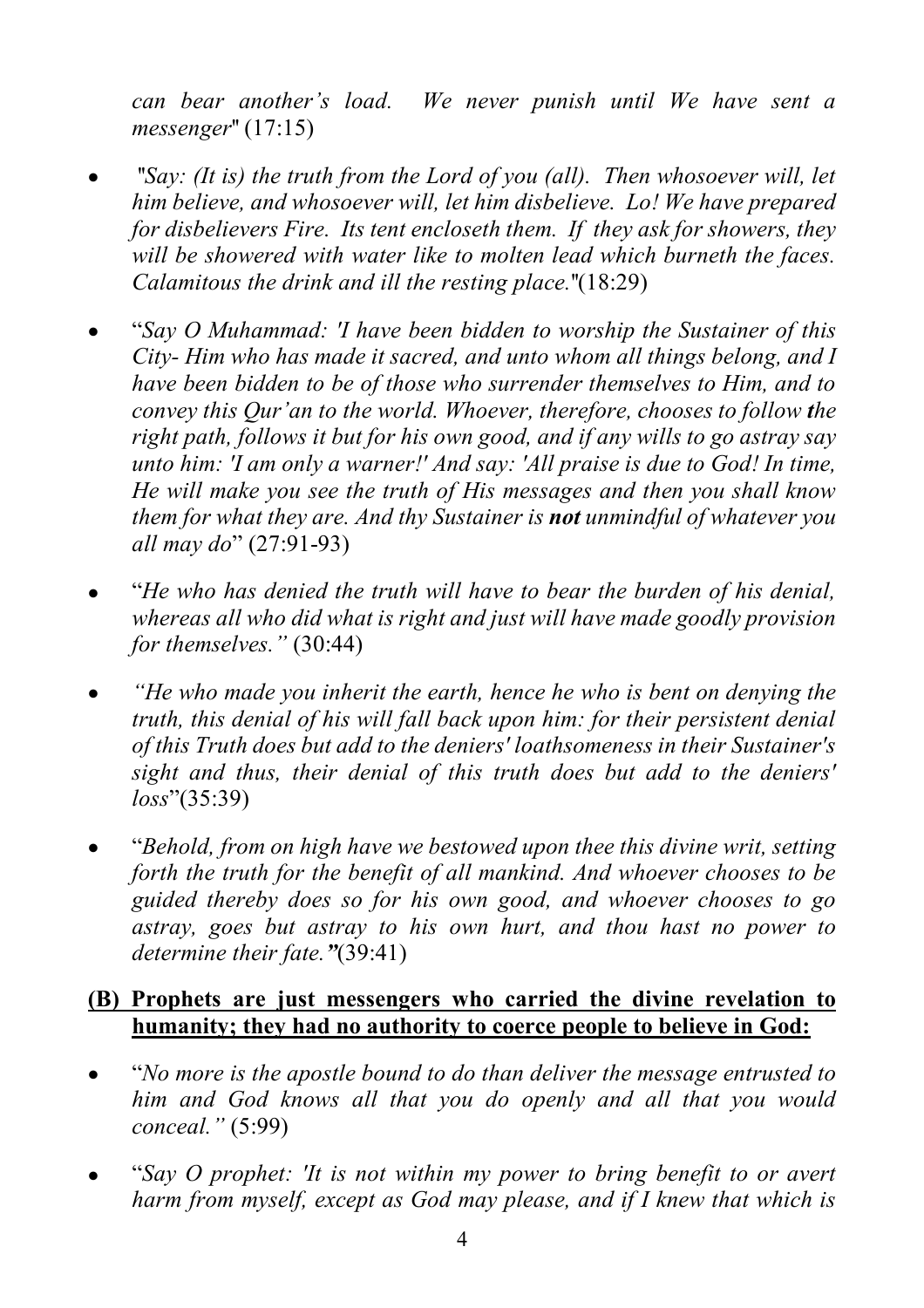*beyond the reach of human perception, abundant good fortune would surely have fallen to my lot, and no evil would ever have touched me. I am nothing but a warner, and a herald of glad tidings unto people who will believe'* "(7:188)

- "*And so, O prophet, if they give thee the lie, say: 'to me shall be accounted my doings, and to you, your doings: you are not accountable for what I am doing, and I am not accountable for whatever you do."* (10:41)
- "*Is it conceivable, O prophet, that thou couldst omit any part of what is being revealed unto thee, because the deniers of truth dislike it, and because thy heart is distressed at their saying ''Why has not a treasure been bestowed upon him from on high? Or why has not an angel come visibly with him? Thou art only a warner, whereas God has everything in his care."*(11:12)
- *But whether We let thee see in thy lifetime, O prophet, the fulfillment of dome of what We have promised them, or whether We cause thee to die before this fulfillment- thy duty is no more than to deliver the message, and the Reckoning is Ours*''(13:40)
- -"*Hence, proclaim openly all that thou hast been bidden to say and leave alone all those who ascribe divinity to aught beside God*"(15:94)
- "*But if they turn away from thee, O prophet, remember that thy only duty is a clear delivery of the message entrusted to thee*." (16:82)
- "*Yet, We have sent thee, O prophet, only as a herald of glad tidings and a warner, say: 'for this, no reward do I ask of you other than that he who so wills may unto his Sustainer find a way!' Hence, place thy trust in the Living One who dies not, and extol His limitless glory and praise, for none is as aware of His Creatures' sins as He*." (25:56-58)
- "*Fully aware are We of what they who deny resurrection do say; and thou canst by no means force them to believe in it, yet none the less remind through the Qur'an all such as may fear My warnings*"(50:45)
- "*Thus it is: never yet came any apostle to those who lived before their times but they said 'a spellbinder or a mad man!' Have they perchance handed down this way of thinking as a legacy unto one another? Nay, they are people filled with overweening arrogance! Turn, then, away from them, and thou shalt in cur no blame, yet go on reminding all who would listen, for verily such a reminder will profit the believers*"(51:52-55)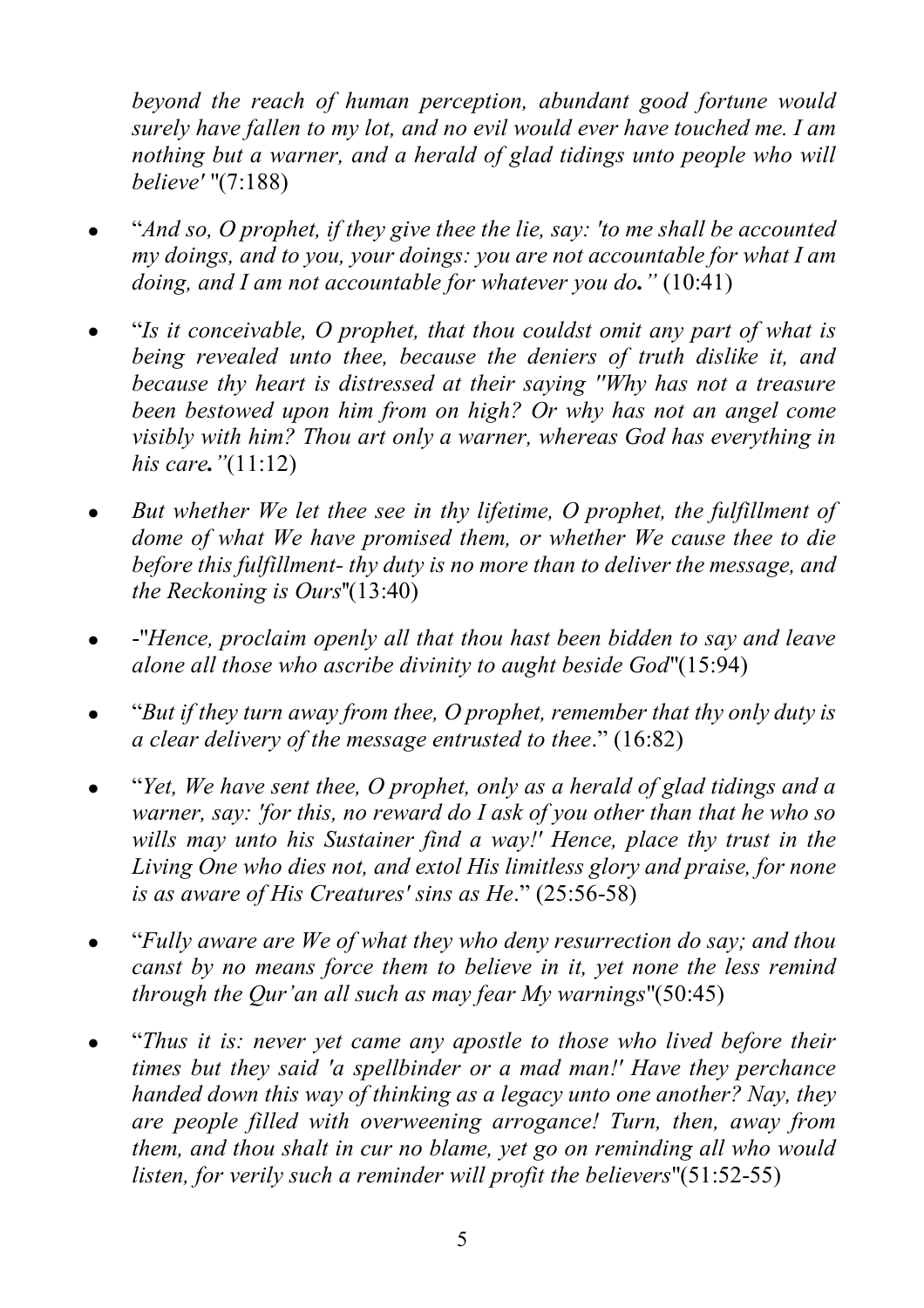- "*Now as for those who take aught beside Him for their protectors-God watches them, and thou art not responsible for their conduct."* (42:6)
- "*Now as for him who believes himself to be self sufficient, to him didst thou give thy whole attention, although thou art not accountable for his failure to attain purity*."(80:5-7)
- "*And so, O prophet, exhort them: thy task is only to exhort, thou canst compel them to believe*." (88:21-22)

# **(C) Guidance is from God, and it is done according to His will:**

- *"It is not for thee, O prophet, to make people follow the right path, since it is God alone who guides whom He wills* "(2:272)
- "*How then could you be of two minds about the hypocrites, seeing that God has disowned them because of their guilt? Do you perchance seek to guide those whom God lets go astray - when for him whom God lets go astray thou canst never find any way?*" (4:88)
- "*And had thy Sustainer so willed, all those who live on earth would surely have attained to faith: all of them: dost thou, then, think that thou couldst compel people to believe, notwithstanding that no human being can ever attain to faith otherwise than by God's leave, and that He who lays the loathsome evil of disbelief upon those who will not use their reason?*" (10:99-100)
- "*Verily, thou canst guide aright everyone whom thou lovest: but it is God who guides him that wills to be guided, and he is fully aware of all who would let themselves be guided*." (28:56)
- *Is then he to whom the evil of his own doings is so alluring that in the end he regards it as good? For verily, God lets go astray him that wills to be guided, hence do not waste thyself in sorrowing over them: verily God has full knowledge of all that they do!*" (35:8)

### **(D) Plurality and differences among people occur due to God's will, and He will judge people's differences on Doomsday:**

 *Verily, those who have attained to faith in this divine writ as well as those who follow the Jewish faith, the Christians, and the Sabians- all who believe in God and the last day and do righteous deeds- shall have their reward with their Sustainer, and no fear need they have, and neither shall they grieve*." (2:62)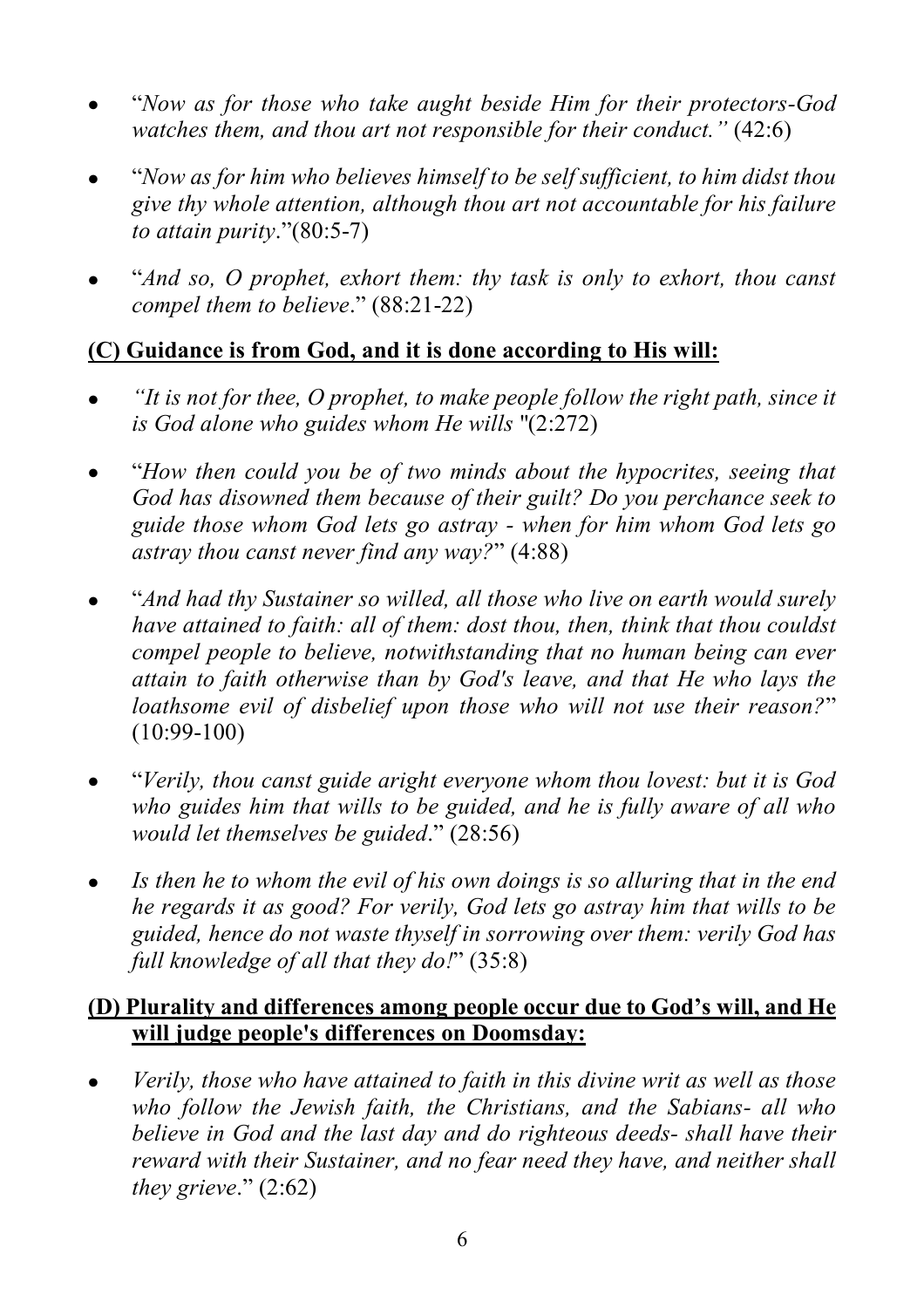- "*Furthermore, the Jews assert 'the Christians have no valid ground for their beliefs ', while the Christians assert 'the Jews have no valid ground for their belief ' – and both quote the divine writ! Even thus, like unto what they say, have always spoken those who were devoid of knowledge, but it is God who will judge between them on Resurrection Day with regard to all on which they were wont to differ."* (2:113)
- "*Say: we believe in God, and in that which has been bestowed from on high upon us, and that which has been bestowed upon Abraham, Ishmael, Isaac, and Jacob, and their descendants, and that which has been vouchsafed to Moses and Jesus, and that which has been vouchsafed to all the other prophets by their Sustainer: we make no distinction between any of them, and it is unto Him that we surrender ourselves. And if others come to believe in the way you believe, they will indeed find themselves on the right path, and if they turn away, it is but they who will be deeply in the wrong, and God will protect thee from them: for He alone is all-hearing, all-knowing."* (2:136-137)
- "*For every community faces a direction of its own, of which He is the focal point. Vie, therefore, with one another in doing good works. Wherever you may be, God will gather you all unto Himself, for verily, God has the power to will anything*"(2:148)
- *Say: we believe in God, and in that which has been bestowed from on high upon us, and in that which has been bestowed upon Abraham, Ishmael, Isaac, and Jacob, and their descendants, and that which has been vouchsafed to Moses and Jesus, and that which has been vouchsafed to all the other prophets by their Sustainer: we make no distinction between any of them, and it is unto Him that we surrender ourselves."* (3:84)
- "A*nd had thy Sustainer so willed, He could surely have made all mankind one single community, but He willed otherwise, and so they continue to hold divergent views. All of them save those upon whom thy Sustainer has bestowed His grace. And to this end has He created them all. But as for those who refuse to avail themselves of divine guidance, that word of thy Sustainer shall be fulfilled: most certainly will I fill hell with invisible beings as well as humans, all together!*" (11:118-119)
- "*Convey into others whatever of this divine writ has been revealed unto thee, and be constant in prayer, for ,behold, prayer restrains man from loathsome deeds and from all that runs counter to reason, and remembrance of God is indeed the greatest good, and God knows all that you do. And do not argue with the followers of earlier revelations*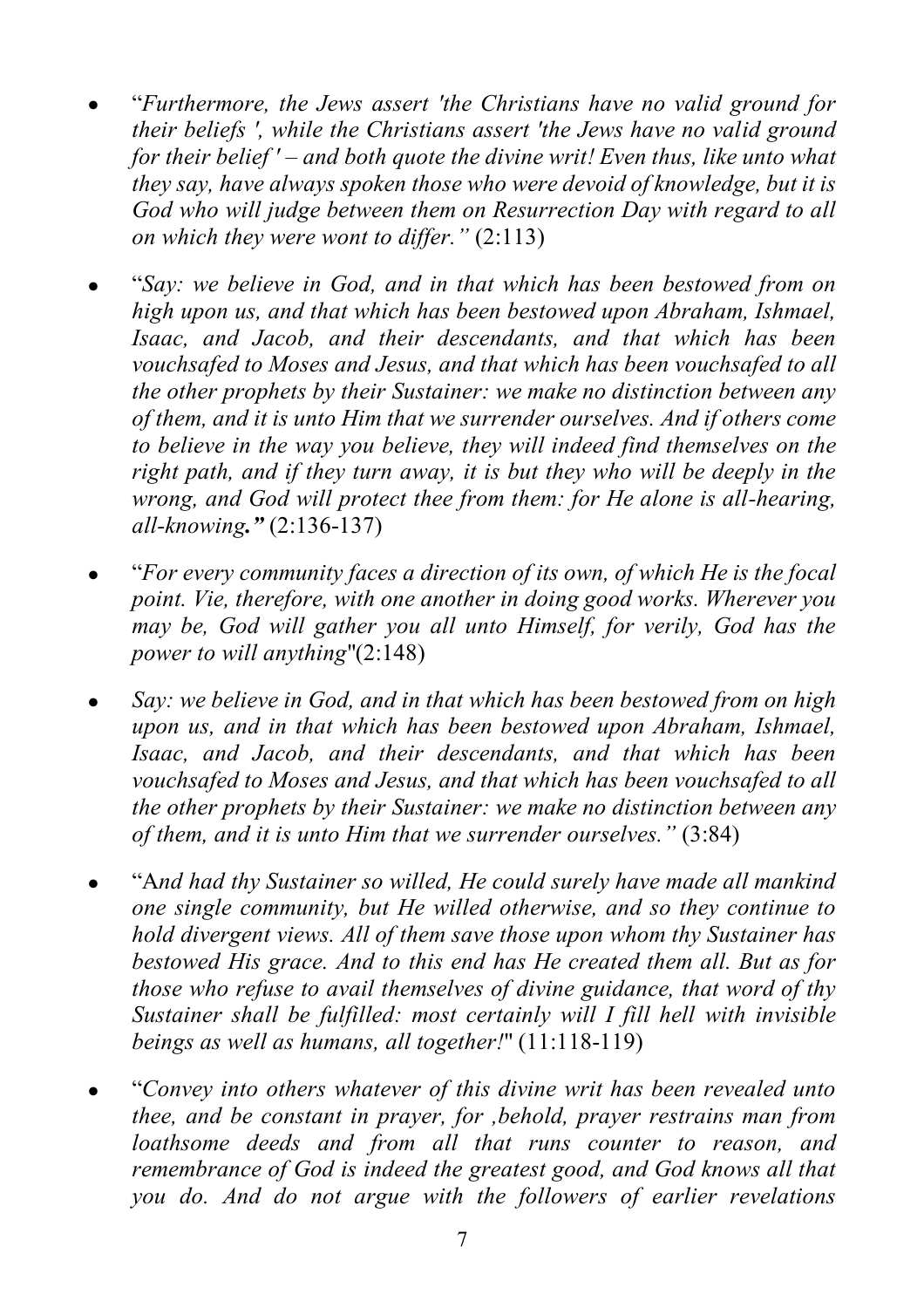*otherwise than in a most kindly manner- unless it be such of them as are bent on evildoing. And say ''we believe in that which has been bestowed from on high upon us: for our God and your God is one and the same, and it is unto him that we surrender ourselves.'"*(29:45-46)

- "*Say: 'O God! Originator of the heavens and the earth! Knower of all that is beyond the reach of a created beings' perception, as well as of all that can be witnessed by a creature's senses or mind! It is Thou who wilt judge between Thy servants on Resurrection Day with regard to all on which they were wont to differ!*" (39:46)
- "*And on whatever you may differ, O believers, the verdict thereon rests with God. Say, therefore,' such is God, my Sustainer, in Him have I placed my trust, and unto Him do I always turn!"* (42:10)
- "*Say: 'O you who deny the truth! I do not worship that which you worship, and neither do you worship which I worship[, and I will not worship that which you have worshipped, and neither will you worship that I worship, unto you your moral law, and unto me, mine!*" (109:1-6)

# **(E) There is no worldly punishment for the charge of apostasy:**

- "*Would you perchance ask of the apostle who has been sent unto you what was asked aforetime of Moses? But whoever chooses to deny the truth instead of believing in it has already strayed from the right path*." (2:108)
- "*But if any of you should turn away from his faith and die as a denier of the truth-these it is whose works will go for naught in this world and in the life to come, and these it is who are destined for the fire, therein to abide*." (2:217)
- "*Verily, as for those who are bent on denying the truth after having attained to faith, and then grow ever more stubborn in their refusal to acknowledge the truth, their repentance shall not be accepted for it is they who have truly gone astray*." (3:90)
- "*Behold, as for those who come to believe and then deny the truth, and again come to believe and again deny the truth, and thereafter grow stubborn in their denial of the truth- God will not forgive them, nor will He guide them in any way."* (4:137)
- "*O you who have attained to faith! If you ever abandon your faith, God will in time bring forth in your stead people whom He loves and who love Him – humble towards the believers, proud towards all who deny the truth:*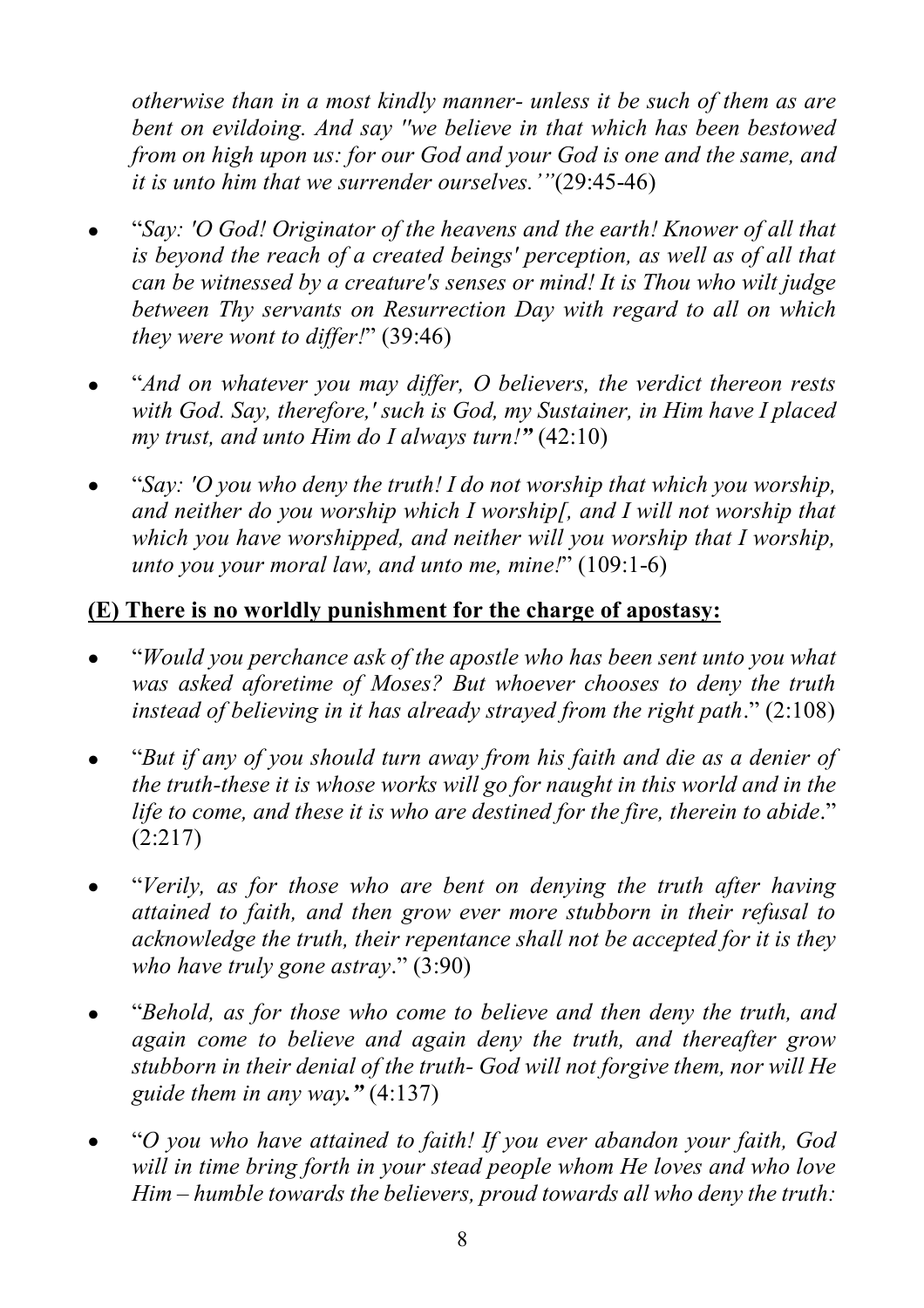*people who strive hard in God's cause, and do not fear to be censured by anyone who might censure them: such is God's favor, which He grants unto whom he wills, and God is infinite, all-knowing."* (5:54)

- "*The hypocrites swear to God that they have said nothing wrong; yet most certainly have they uttered a saying which amounts to a denial of the truth, and have thus denied the truth after having professed their self-surrender to God. For they were aiming at something which was beyond their reach, and they could find no fault with the faith save that God had enriched them and caused his apostle to enrich them out of His bounty. Hence, if they repent, it will be for their own good, but if they turn away, God will cause them to suffer grievous suffering in this world and in the life to come, and they will find no helper on earth and no one to give them succor."* (9:74)
- "*As for anyone who denies God after having once attained to faith- and this, to be sure, does not apply to one who does it under duress, the while his heart remains true to his faith, but only to him who willingly opens up his heart to a denial of the truth: upon all such falls God's condemnation and tremendous suffering awaits them*." (16:106)
- "*Verily, those who turn their backs on this message after guidance has been vouchsafed to them, do it because Satan has embellished their fancies and filled them with false hopes*." (47:25)

\*\*\*

I do not think that any proponent of intellectual liberty as a whole could bring as much solid evidence, confirming the fact that belief and disbelief are personal matters, not under the auspices of the ruling regime or the state. that could rival the previously cited Qur'anic verses. Human beings are free to believe or disbelieve, and God will judge them; He does not need coerced worship from any human being. The cited verses confirm the fact that prophets were the messengers of the divine revelation. As such, they tackled the issue of belief and disbelief, but had no authority except for the transmission of the message of God. Prophets had no right or authority to coerce people to believe. These cited verses affirm the fact that God alone is the source of guidance. Plurality and difference are part of the will of God; had He willed otherwise, He would have made all people one monolithic entity. The Qur'anic verses mention the notion of apostasy and disbelief explicitly many times; they do not once mention any worldly punishment for it. As well, the verses repeatedly reiterate that God will judge these differences among people, believers and non**believers**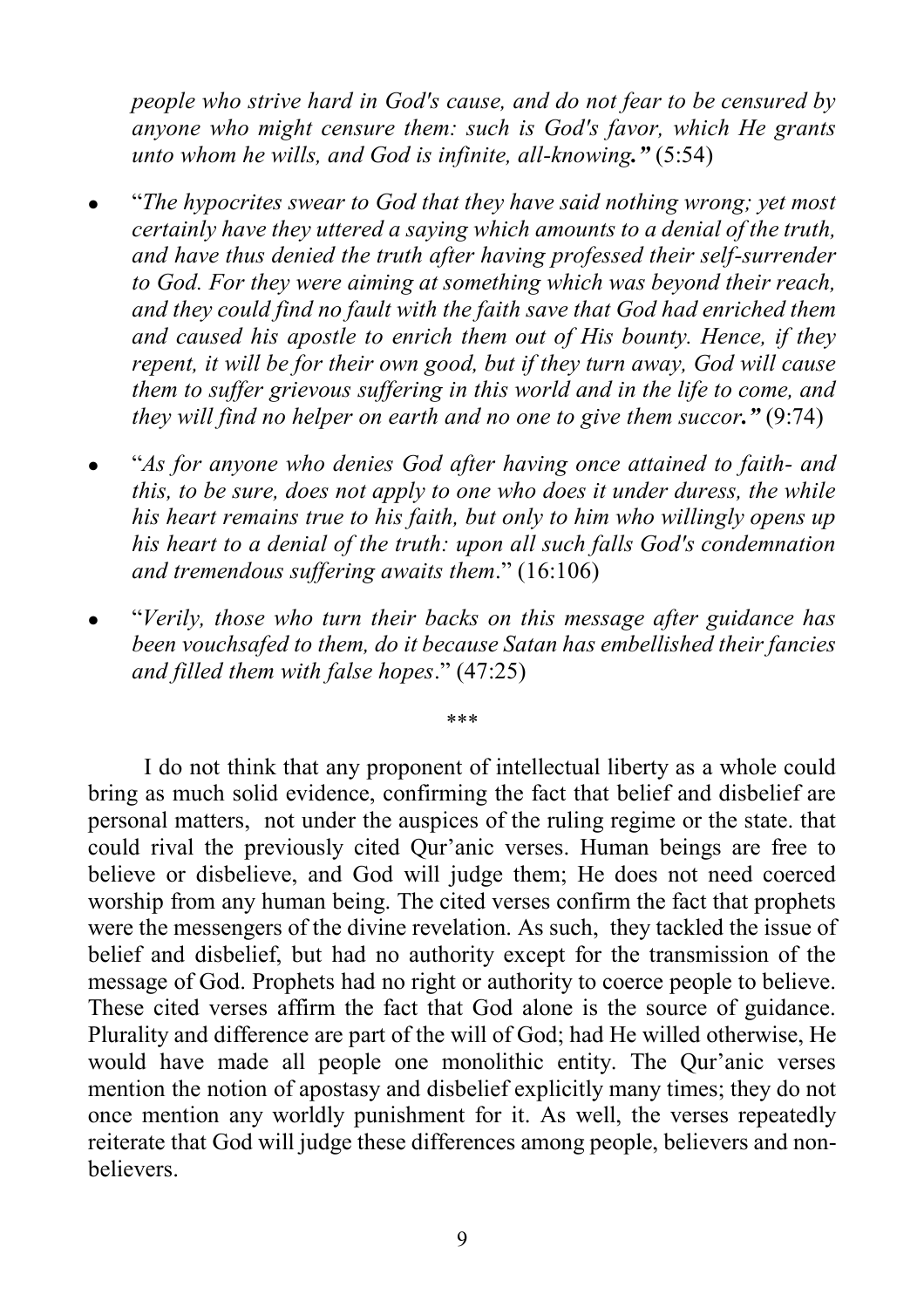Does the Holy Qur'an leave anything for the proponents of liberty of belief and thought? It clearly and decisively states that prophets, as the people who assumed the highest level of responsibility in the field of faith, had the authority to reveal the message of God but nothing beyond this. The Holy Qur'an told the Prophet Muhammad that he was just the messenger of God revelation; he could not guide people to the righteous path by coercion. Guidance is done by God alone: " *It is not for thee, O prophet, to make people follow the right path*"(2:272). This idea is reiterated in the following rhetorical questions: "*Dost thou then think that thou couldst compel people to believe*"(10:99) and "*Thou art not accountable for his failure to attain to purity*"(80:7)

We know that some interpreters of the Holy Our'an and some religious scholars have said that the verses cited above were replaced by the so-called "Verse of the Sword." This is utter nonsense, and easily refuted by any reasonable religious scholar. If this is true, why do these verses still exist as part of the Qur'anic text? The idea of some verses replacing others is utter nonsense, and is refuted in 70 pages in our book titled *The Two Great Sources: the Holy Qur'an and the Sunna*.

 Some religious scholars say that the verse "*There shall be no coercion in matters of faith*"(2:256) is applicable only to the Jewish and Christian people who lived within the Islamic states: those who paid a tribute. and should not be coerced into conversion to Islam. This interpretation falls short of rendering the explicit meaning, content and spirit of this verse and is confined to the historical circumstances and context of the past Islamic era. Moreover, it is particularly suited to the agenda of those who are members of the ''official religious institution".

We cannot accept the manipulation of Qur'anic verses to convey meanings that are distant, contrary, or even opposed to the literal meaning. This manipulation is a horrible abuse of the words of God to serve worldly ends. The Qur'an says, "*Deeming it a light matter, whereas in the sight of God it is an awful thing!*"(24:15)

#### **-2-**

# **Evidence of the Liberty of Thought in the** *Sunna*

The *Sunna* comprises the deeds, history, manners, rules, practices and principles of Prophet Muhammad. It is the practical side of Islamic principles, and it is more than just a group of sayings. We will show here the practical side of the *Sunna*, followed by a selection of sayings, or *Hadith,* of the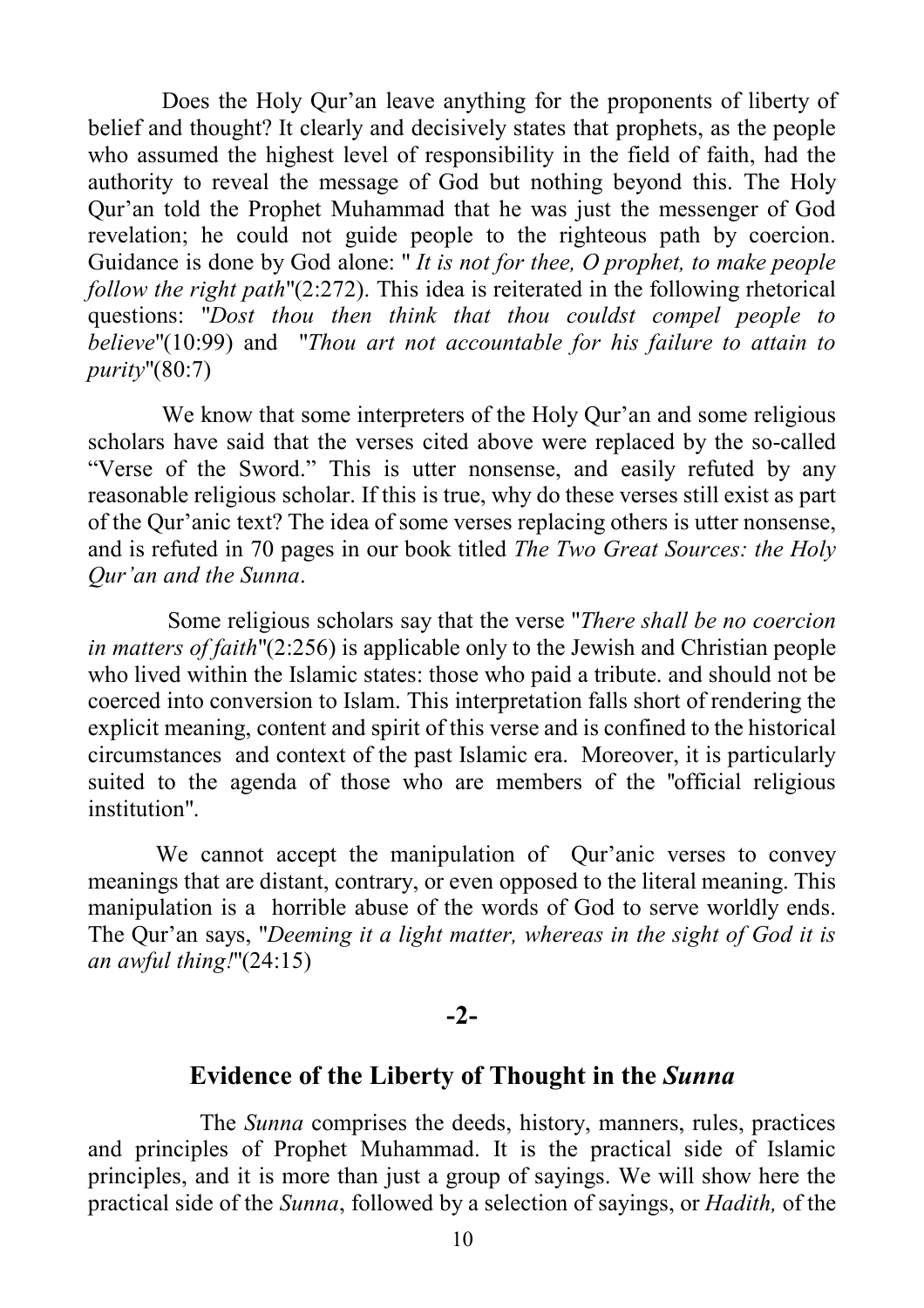Prophet Muhammad that some religious scholars cite as evidence to support the punishment of people on charges of apostasy.

When the Prophet Muhammad entered the city of Medina, there was a powerful Jewish community living there. The Prophet tried to win them over to his side, in order to avoid their evil. He let them be free as part of the larger community of Medina: this is evident from the Treaty of Muwaad'a. Nevertheless, the Jewish community was jealous of the Prophet Muhammad, as he was not one of the Israelites, but was a descendent of Ishmael. They tried to conspire against him in different ways.

As well, when the prophet Muhammad entered Medina, there were tribal leaders, who, due to their wealth or lineage, enjoyed a high social or political status. Some of them did not welcome Islam, as it challenged their high status or authority, and made all people equal before God. The leader of these people was 'Abdullah ibn Ubay of Al-Khazraj tribe, The tribe was preparing to crown him as their ruler, but with the advent of Islam, the ruler instead became the Prophet Muhammad. Consequently, some people of the tribe became jealous.

Some people from this tribe joined the Jewish community in a pact against prophet Muhammad, intending to creating obstacles to the new call to Islam and generally conspiring against it. When the prophet Muhammad decided to fight the polytheists in the battle of Uhud, 'Abdullah ibn Ubay withdrew a third of the forces under his command, and remained in Medina. One of the methods of these dissenters was to pretend that they were Muslims at one time, and then declare they are non-Muslims, the purpose being to both shake the faith of steadfast Muslims, and to spread rumors. These people were called the hypocrites, whose truth was revealed by God in a number of Qur'anic verses, as well as in Chapter 63 of the Holy Qur'an, ''The Hypocrites."

 What did the Prophet Muhammad do with those people about whom the Holy Qur'an says: "*those who come to believe and then deny the truth, and again come to believe and again deny the truth, and thereafter grow stubborn in their denial of the truth* "(4:137),'' *they uttered a saying which amounts to a denial of the truth, and have thus denied the truth after having professed their self-surrender to God* "(9:74), and ''*Do not offer empty excuses! You have indeed denied the truth after having professed your belief in it*"(9:66)? These verses tell us about those who apostatized after their earlier conversions to Islam. Prophet Muhammad treated these people kindly, When the son of 'Abdullah ibn Ubay mentioned to the Prophet Muhammad that he would rather kill his father himself than let him be killed by any other Muslim (which would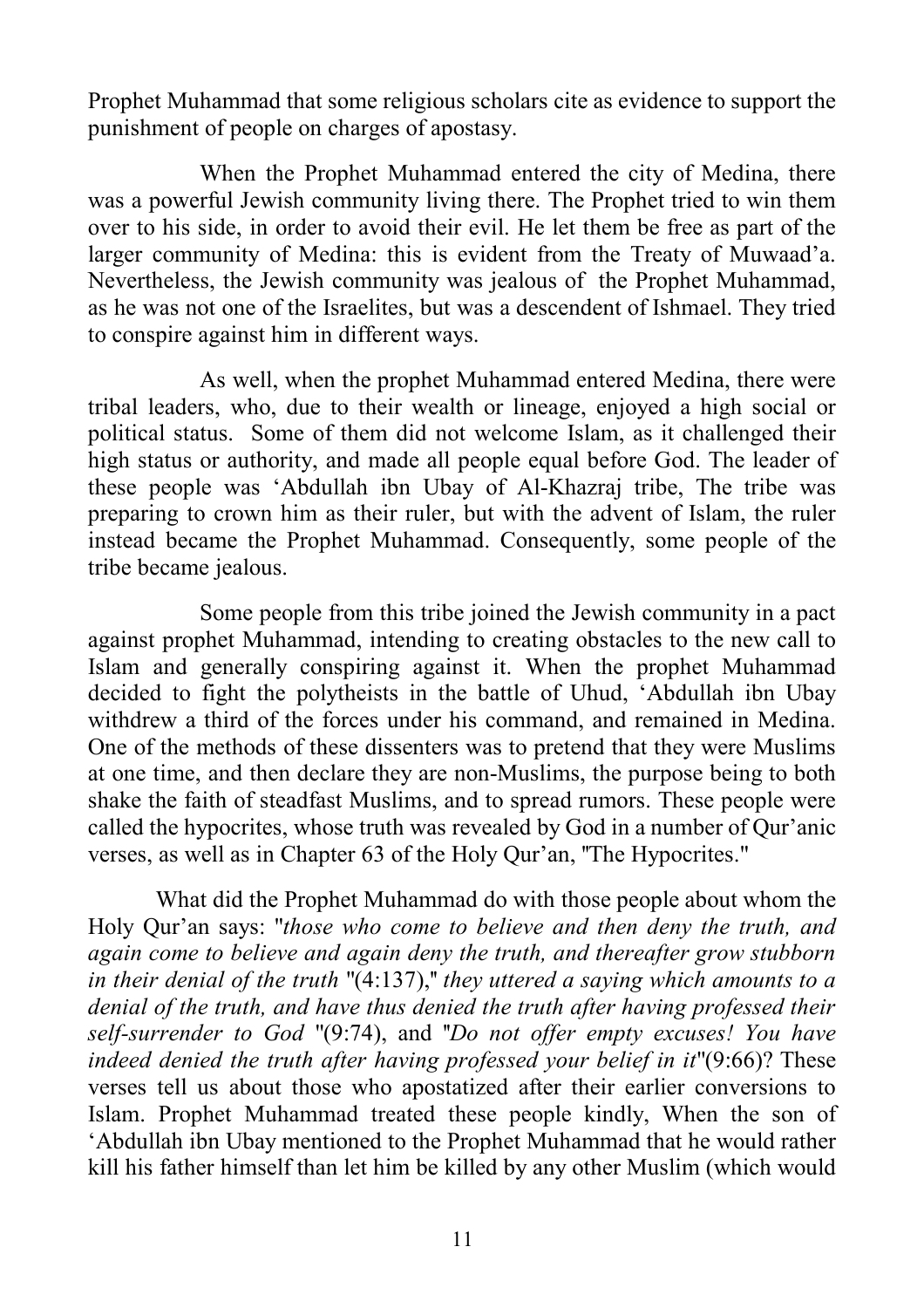embitter the son), the Prophet Muhammad said to him "No, we will treat him kindly".

\*\*\*

We find other examples of apostates in Prophet's era who were neither punished nor killed. No one offered them a chance to return once more to Islam. M. Zaki Ibrahim, leader of ''Tribe of Muhammad'' group and member of the Supreme Council of Islamic Affairs, discusses this issue in the two cultural messages: ''Contemporary Salafism: The Destination" and "Who are the Sunnite?" Here are a few examples:

- There were many people in the Prophet's era, both individuals and groups, who deserted Islam after embracing it. The Prophet Muhammad did not fight them or ordered Muslims to kill them, although many of them repeatedly deserted Islam, vacillating between belief and disbelief.
- A man who used to record the holy revelation of the Qur'an later deserted Islam. After returning to paganism, he shamelessly said that ''Muhammad does not know except what I had written for him.'' This statement is found in numerous books of *Hadith*, among them that of al-Bukhari. The Prophet Muhammad did not punish him and let him live freely, and he ultimately died a natural death in bed. (See also: *al-Bari's Guide to the Hadith Complied by al-Bukhari*).
- Twelve men deserted Islam in the era of prophet Muhammad (PBUH), and left Medina for Mecca, among them al-Harith ibn Suwaid al-Ansari. Again, the Prophet Muhammad did not their death; he just recited this Qur'anic verse "*If one goes in search of a religion other than selfsurrender unto God, it will never be accepted from him, and in the life to come he shall be among the lost*"(3:85).
- 'Ubaidullah ibn Gahsh deserted Islam after embracing it. He immigrated to *Habasha* (Ethiopia) and converted to Christianity. Prophet Muhammad did not order Muslims to kill him, nor demanded his return from the king of Habasha.
- There were two young brothers who converted to Christianity. Their father subsequently complained to the Prophet Muhammad saying, "Shall I let my two sons go to Hell?" The Prophet Muhammad did not tell him to kill them, but rather recited the following verse: "*There shall be no coercion in matters of faith. Distinct has now become the right way from the way of error"*(2:256).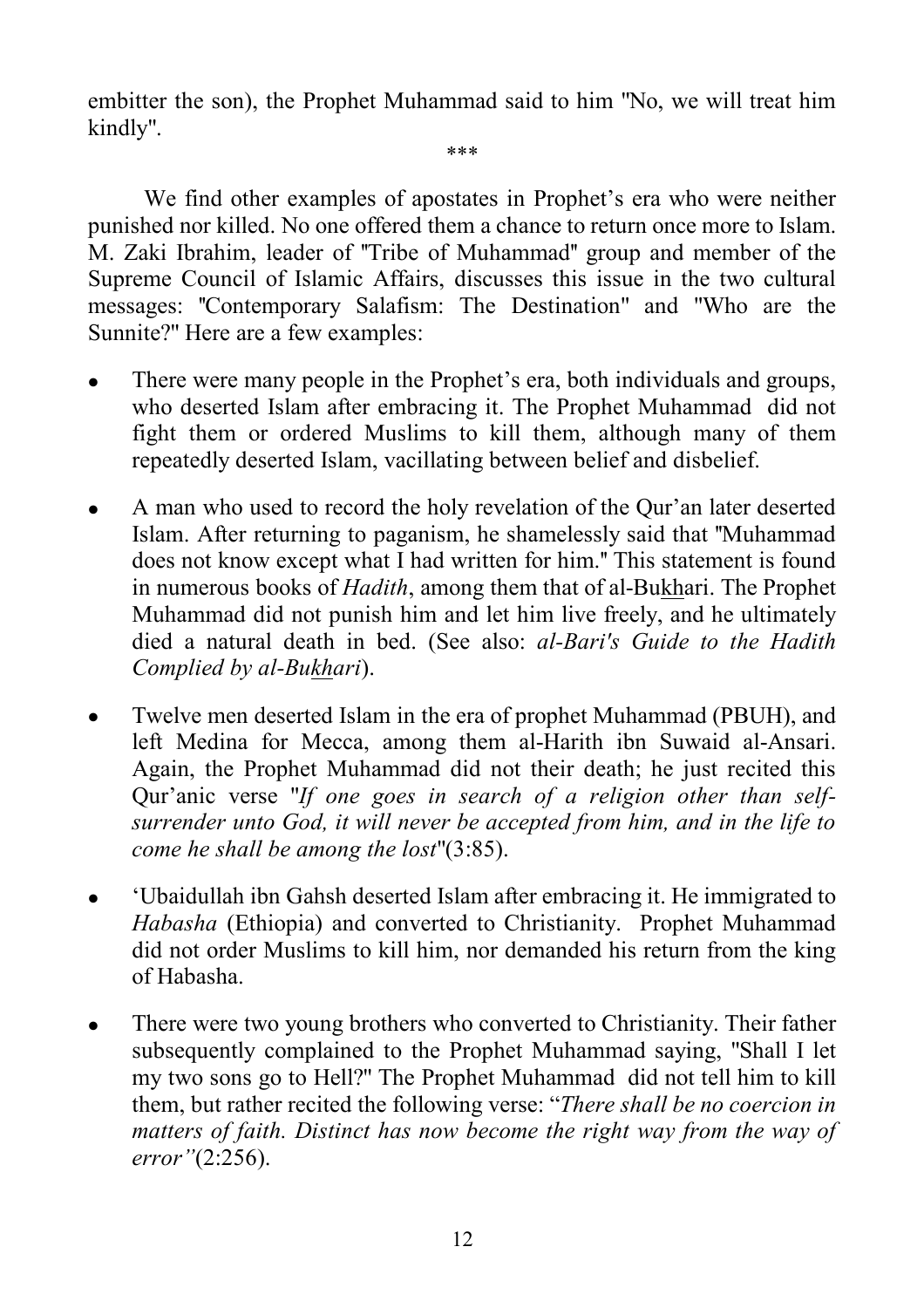These examples of apostates prove that Prophet Muhammad did not designate or inflict a punishment for desertion of Islam.

\*\*\*

These examples directly contradict the sayings, wrongly attributed to the Prophet Muhammad, that religious scholars use to justify a death sentence for apostates.

We discussed these false sayings in our book, "No to Religious Scholars" of Imitation and Enlightenment Imposters,'' pages 71-78. The argument is as follows:

The idea of apostasy as a crime, the punishment of which is death has no evidence or ground, equal to its weight, in the Sunna of the Prophet Muhammad. The argument revolves around three or four hadith:

\*\*\*

1. The 'Irniyyeen came to the Prophet Muhammad to embrace Islam. They subsequently complained to the Prophet that they lived in poverty on poor lands, and suffered from ill-health. Prophet Muhammad told them to accompany one shepherd who would help them with the camels' milk and urine. They did so, but then killed the shepherd in order to steal his camels. The Prophet sent a group of armed men who chased and killed the thieves.

This story was told by al-Bukhari, Imam Muslim, and others in the books of *Hadith* and *Sunna*, but it was not related to the notion of apostasy, as these men were killed because they had killed the shepherd. This story is mentioned in Imam Muslim's book, in a chapter titled "On Renegades," and al-Shawkani relates the story in his book, in the chapter "On Fighters and Highwaymen."

Ultimately, the story cannot be used to support a death sentence for apostasy. Ibn Taymiya said ''these men were killed as they were renegades who fought against Allah and his messenger;" the same thing is also said by Ibn al-Qayyim in *Zad El-Ma'ad* and by al-Tabari in his interpretation of the Holy Qur'an.

2. In another *hadith,* the Prophet Muhammad said that Muslim blood should not be shed except in three cases: as a punishment for murder, as a punishment for adultery for married people, and in the case of renegades who shun their religion and community and work against them. Many citations for this *hadith*, like that of 'Abdullah ibn Maso'ud, associate apostasy with renegades. 'Aisha, the wife of prophet Muhammad related this *hadith*: "A Muslim's blood should not be shed unless in three cases: married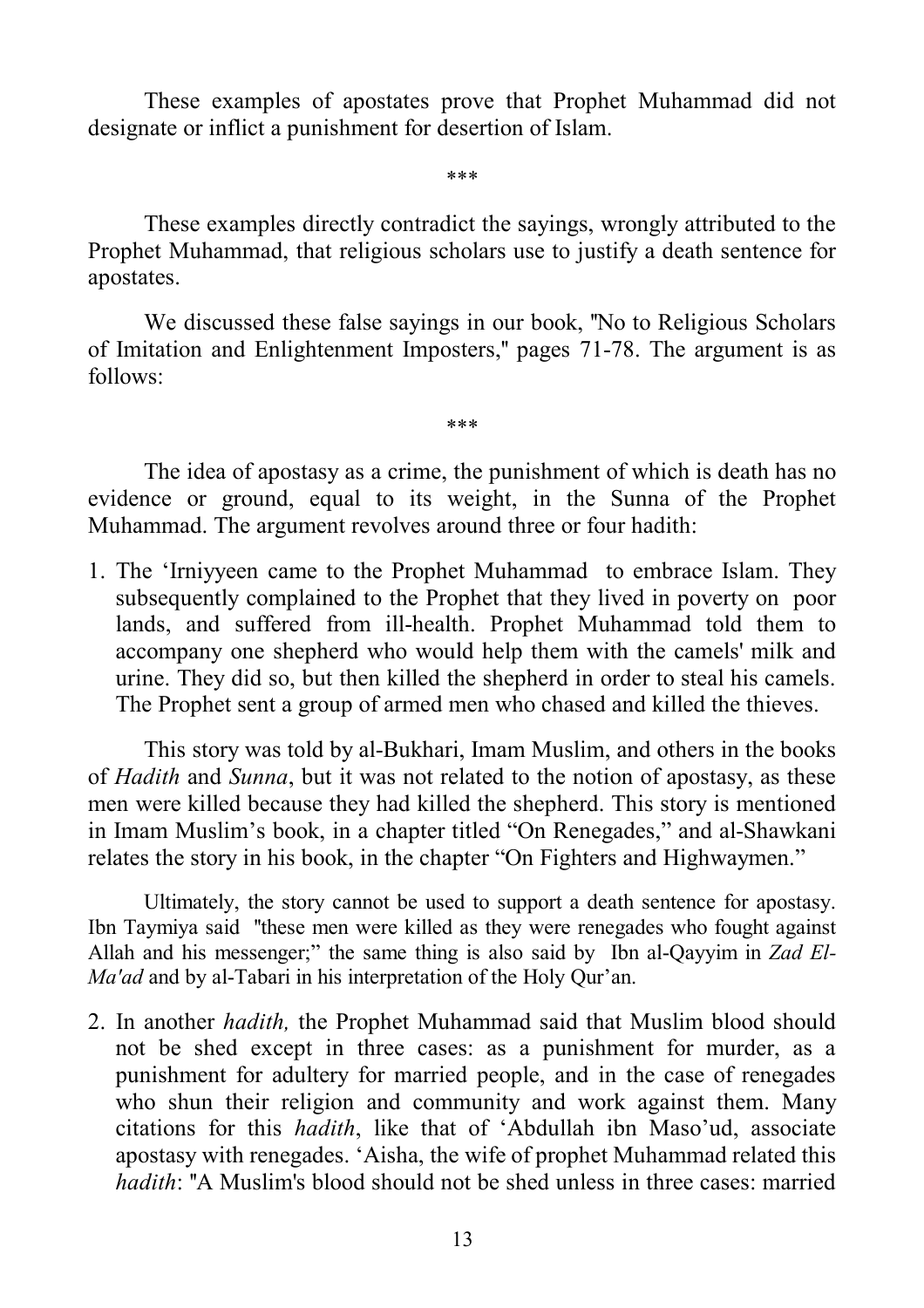adulterers, murderers who killed Muslims intentionally, and those who shunned Islam and fight against God and his messenger".

Ibn Taymiya writes that this hadith told by Aisha is an interpretation of the one told by 'Abdullah ibn Maso'ud and others about renegades who shunned their community and religion, saying, '' Renegades are those who shun their community by fighting against it''. This assertion agrees with this Qur'anic verse: "*It is but a just recompense for those who make war on God and His apostle and endeavor to spread corruption on earth, that they are being slain in great numbers or crucified in great numbers or have in result of their perverseness, their hands and feet cut off in great numbers, or are being banished from the face of the earth, such is their ignominy in this world, but in the life to come ,more awesome suffering awaits them*"(5:33).

In the book *The Punishment of Apostasy Between Jurisprudence and Critics*, the contemporary writer, 'Abd al-'Azim Ibrahim al-Mat'any , criticized ibn Taymiya's view on this subject as ''an individual, subjective view that no one has ever followed." As well, he says that Ibn Taymiya was right in two things in his interpretation: the phrasing of this hadith is clear, and it does not need interpretation or explanation. Most religious scholars agree on the fact that plain, clear texts should not be interpreted but taken literally.

We propose that the phrase " those who shun their community" has many possible meanings; if we accept this, there is no evidence that the phrase means disbelievers.

 Al-Mat'any further says in his book that "Ibn Taymiya was wrong in supporting the views of past religious scholars who believed that those who desert Islam should be killed if they did not repent and return to Islam. They cite a hadith that says 'deserters of Islam should be killed;' he said that these scholars could never unanimously agree in error,…etc".

He could have said that books of *hadith* include stories of apostasy that did not result in shunning or deserting one's community. In al-Nisa'ei's book of *hadith* and *Sunna,* there are two stories of people deserting their faith without deserting the community, both related by 'Uthman ibn Affan: "ibn 'Umar said that 'Uthman said that 'the one who deserts Islam must be killed.' Yusr ibn Sa'eed said that 'Uthman said that 'apostates who shun Islam after embracing it should be killed.'" These *hadith* do not mention the desertion of the community or fighting against it. The situation did not change even after writing the *hadith* told by Aisha and Ibn Mas'oud, which include the notion of deserting one's community or fighting against it. It is possible that those who told the hadiths of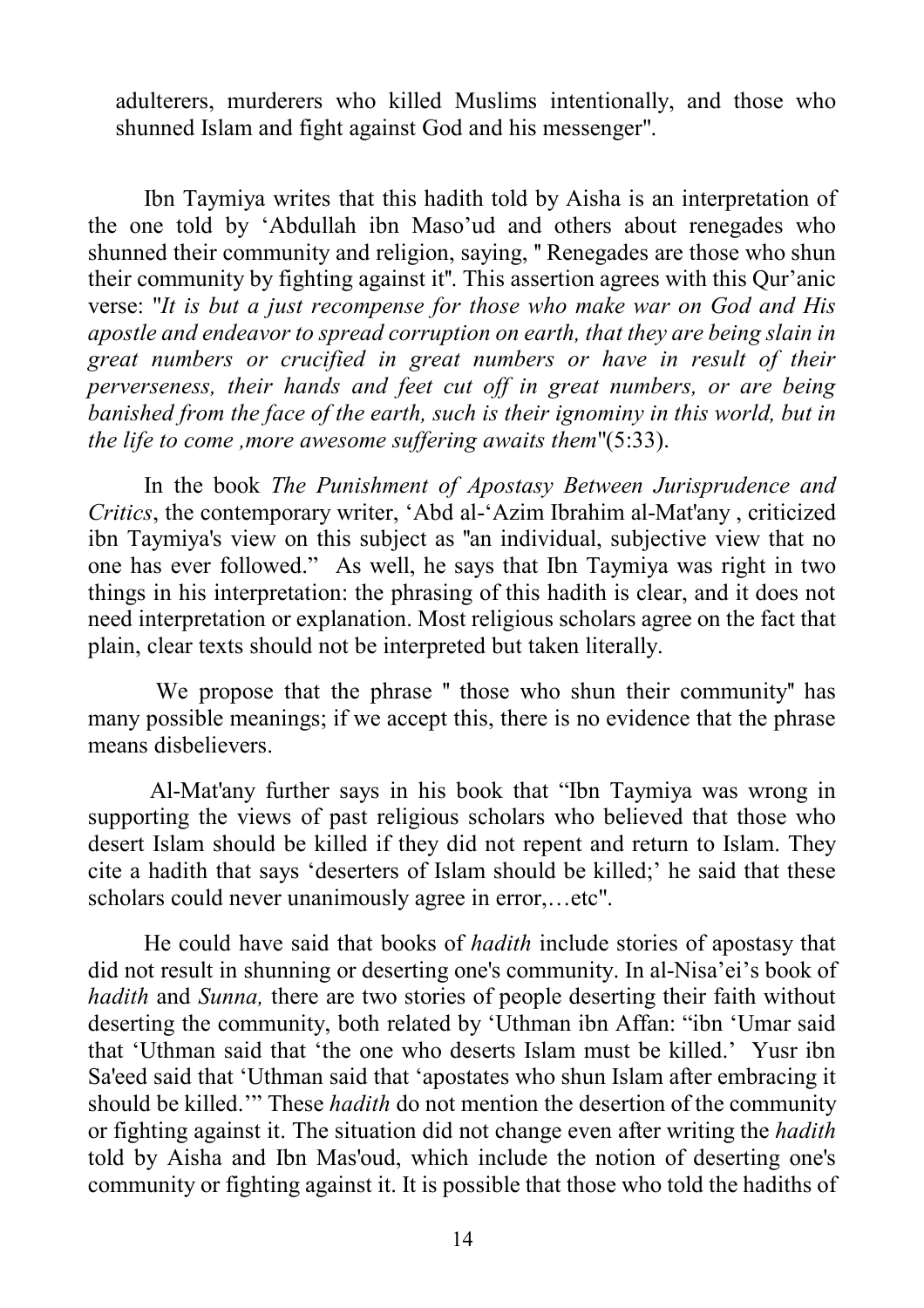Othman and Aisha in the book of hadiths of El-Imam Ahmed did not tell the complete version, i.e. that which conforms to the spirit of Islamic jurisprudence.

3. The third *hadith* is the most powerful in this argument: 'If anyone deserts one's faith to embrace another one, one must be killed. 'We find this hadith in the books of al-Bukhari, Abu Dawood, Malik, and El-Nisa'ei.

The book *Nasb El-Raya* mentions that the *hadith* has three different versions, related, ibn 'Abbas, Mu'awiyyah ibn Hida, and 'Aisha. The version of ibn Abbas is found in al-Bukhari, in the chapter 'The struggle for asking renegades and apostates to repent and return to Islam." "Ekrema said that 'Ali brought some atheists and disbelievers to burn them, but when Ibn 'Abbas heard about this he said: 'if I were him I should not have done it, as the Prophet Muhammad (PBUH) prohibited burning people as this is a divine punishment in the Doomsday. Prophet Muhammad (PBUH) said as well that deserters of Islam should be killed.'" Later, this *hadith* is mentioned, without the story, in the Chapter of Virtues in the book *Al-Mustadrak*, As well, this hadith is mentioned by Abu Shayba and 'Abd al-Razik in their books, again without the story. Likewise, ibn Oyayina said that Ayoub said that 'Ekrema said that ibn 'Abbas said that the prophet Muhammad said that "deserters of faith should be killed."

The hadith told by 'Aisha is related by al-Tabarani, with the following sequence of transmitters: from Abu Bakr El-Hazli from Shahr Ibn Hoshab from 'Aisha. We will now discuss this hadith told by' Aisha in the light of its sequence of transmission, its text, and its phrasing.

Most of the chains of transmission end with 'Ekrema, one of the best of those who related *hadith* told by Abu 'Abbas,. *Hadith* related by 'Ekrema were excluded by Imam Muslim; he only relates one of his *hadith,* on pilgrimage, which is affirmed by Sa'eed Ibn Jubayr. Imam Muslim did not trust him because he was suspected of being "a liar, and follow[ing] the *Khawarij*, [i.e., the renegades who turned against Ali Ibn abu Talib], and accept[ing] bribes from rulers." This view is reiterated by M. Abu Zahw, an exceptionally pious religious scholar. Al-Dhahabi, in his book *Mizan Al-'Etedal* includes two pages of different views on 'Ekrema. He concludes by saying 'Ikrima was an inveterate liar, whose speech cannot be trusted.

In the same book, we find the version of the hadith told by Mu'awiyyah Ibn Hida. whom all *hadith* scholars have rejected. Another version of the *hadith* is told by Shahr Ibn Hoshab, who is also rejected by the *hadith* scholars.

The *hadith* scholars and transmitters discarded *hadith* whose tellers are doubted as liars; however, in this case, many of them accepted these hadith and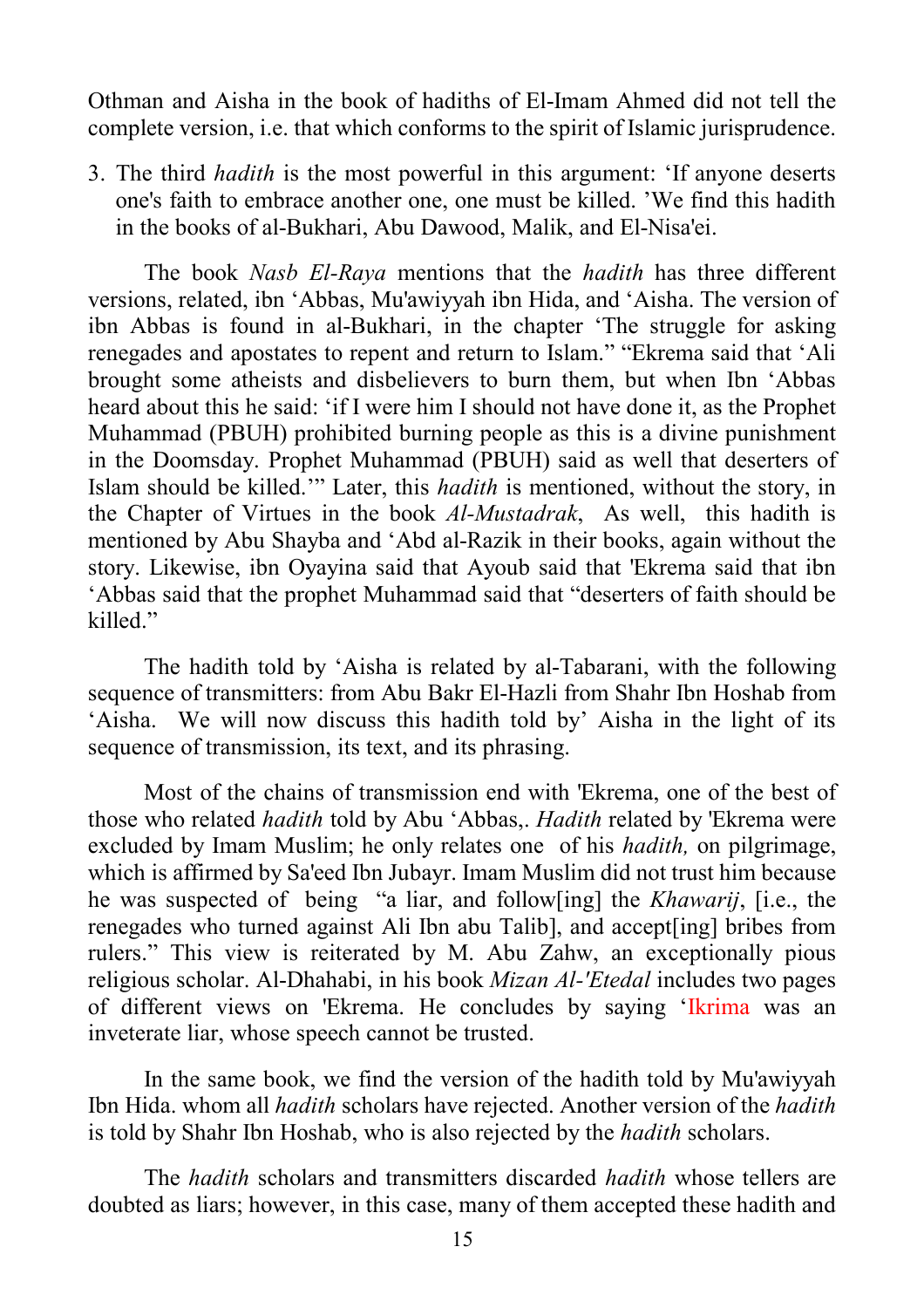their transmission, despite the position of Imam Muslim who rejected 'Ekrema as a reliable transmitter.

As for the text of the questionable hadith, we see in the version of 'Ekrema that the word 'renegade' is used (in Arabic: Zanadiqa). The history of this word shows that it was not used in the era of the four Rightly Guided Caliphs, who ruled immediately after the death of the Prophet Muhammad. Moreover, it is not plausible that 'Ali Ibn Abu Talib, one of the aforementioned caliphs, burned people alive; he could not have been ignorant of something that Ibn 'Abbas knew. The general expression of this doubted hadith could be applied to anyone who changes his religion to embrace Islam, to Jews who convert to Christianity, or to Christians who convert to Judaism (this view was held by some scholars). It does, however, contradict what prophet Muhammad said in one of his messages: "No converting Christians and Jews to Islam by force." The idea that God will not accept the repentance of the one who deserted Islam, told by Mu'awiyyah Ibn Hida, contradicts many verses of the Holy Qur'an and as well as many *hadith*; these explain that the repentance of those who wished to return to Islam after deserting it was accepted. The Holy Qur'an says: "*How could God bestow His guidance upon people who have resolved to deny the truth after having attained to faith, and having borne witness that this apostle is true, and after evidence of the truth has come unto them? For God does not guide such evildoing folk. Their requital shall be rejection by God, by the angels, and by all righteous men. In this state shall they abide and neither will their suffering be lightened, nor will they be granted respite, but excepted shall be they that afterwards repent and put themselves to rights: for, behold, God is much-forgiving, Dispenser of grace*" (3:86-89).

When they returned to Islam, they became good Muslims; this agrees with the spirit of Islam and the wisdom of the Islamic jurisprudence. Prophet Muhammad did not order their killing nor sent people to make them repent. Presumably he would have done so had apostasy been a punishable crime. If the *hadith* told by Mu'awiyyah Ibn Hida were true, most religious scholars would not ask renegades to repent and return to Islam.

4. Scholars cite a story told by Mo'aaz. He said, "When the Prophet Muhammad sent me to Yemen, he told me to kill any man or women who embraced Islam and then deserted it"

This story is mentioned by Al-Hafiz, in the book *Fath Al-Bari*. He provides a good sequence of *hadith* transmitters, but with a different phrasing: "If any man or woman deserted Islam after embracing it, try to make them repent and return to Islam. If they did not accept repentance, they ought to be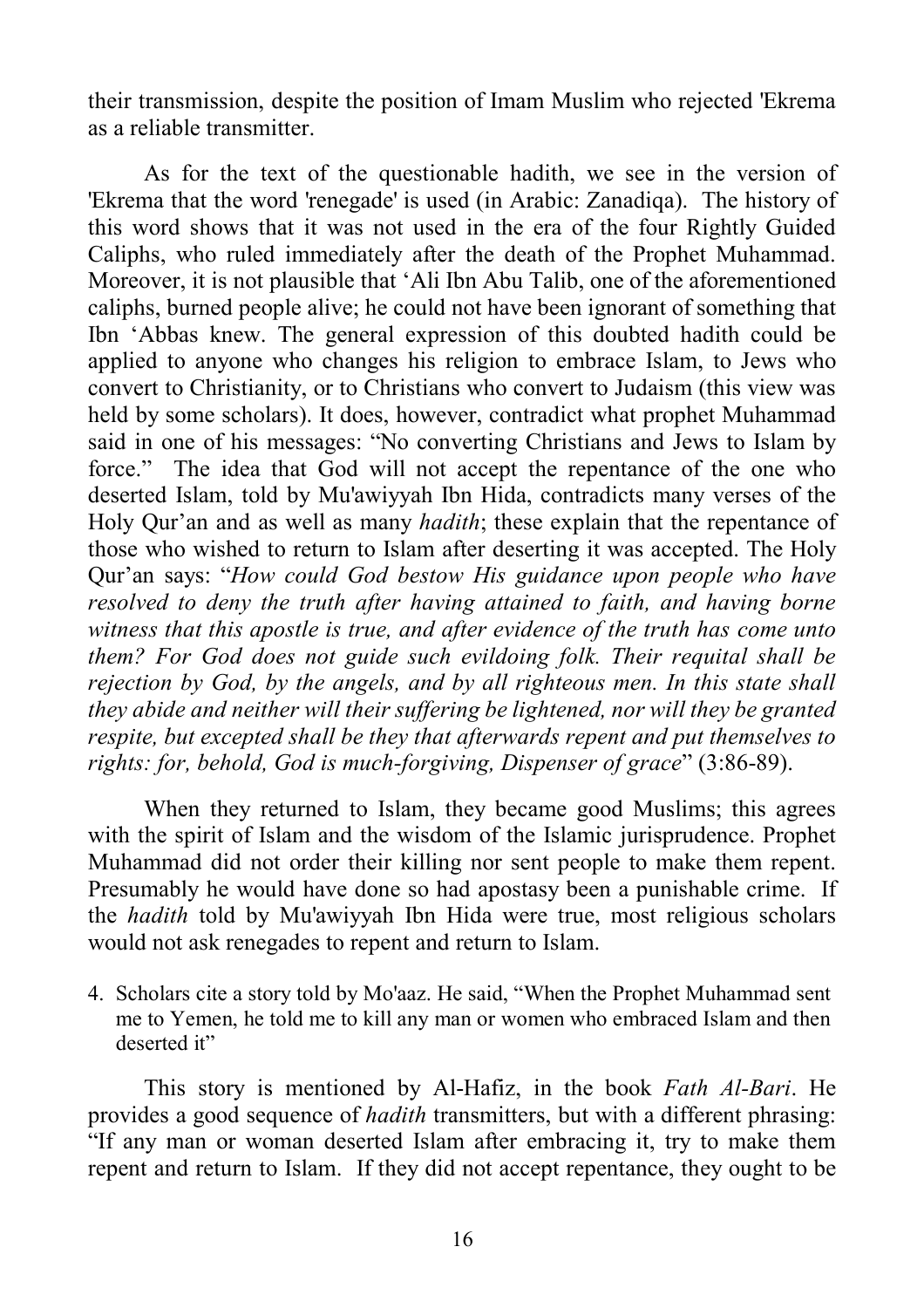killed." The *hadith* is also mentioned in a number of other *hadith* collections such as *Al-Jama' Al-Saghir* and *Al-Jama' El-Kabir* by Imam Al-Siyouti.

It is clear the sequence of Hafiz of transmitters cannot be trusted, and the book *Taqrib El-Tahzib* mentions that this hadith is told by M. Ibn Abdullah El-Arzami.

The book *Nasb El-Raya* presents both the *hadith* of the killing of apostates and renegades, and the *hadith* that oppose their killing. It refutes the accuracy of the former group, as the transmitters are not adequately trusted, and refuses to accept that the Prophet Muhammad killed a woman who shunned Islam. Similar views are shown Al-Shawkani's *Nayl El-Awtar*.

As well, the killing of renegades runs contrary to the story of 'Umar Ibn Al-Khattab, as related in the book *Nasb El-Raya*, and that of Al-Shafa'i in *Nayl El-Awtar* by Al-Shawkani. In this story, 'Umar Ibn Al-Khattab met with the delegation that came from the tribe of the. Bani Thawr. They said that they had killed a renegade who deserted Islam. 'Umar Ibn Al-Khattab told them "Why did not you offer him food in his confinement and try to convince him to repent for three consecutive days? I did not order or witness this, I can not accept it."

In another story about 'Umar Ibn Al-Khattab, told by Al-Shawkani and Al-Bayhaqi, 'Umar Ibn Al-Khattab asked Anas "What has become of the six men who deserted us and went to the polytheists?" Anas told 'Umar Ibn Al-Khattab that they were killed in the battle. 'Umar Ibn El-Khattab asked Anas "Were there any other means of killing them?" Anas said, "I offered them repentance and return to Islam, otherwise I would have put them in prison''. This story proves that the punishment for those who shunned Islam was prison, death. 'Umar Ibn Al-Khattab then said in disapproval "I did not order or witness this, I can not accept it."

\*\*\*

We should here mention another story about 'Umar Ibn Al-Khattab: that he threatened Gubla Ibn Al-Ayham with death if he deserted Islam. Gubla was the last king of the Al-Ghasasna people, who made a pact with the Byzantines and fought alongside them against Muslims in the decisive Battle of Yarmouk. When the Byzantines lost the battle, this man embraced Islam, and visited Medina and Mecca. While he was performing pilgrimage in Mecca, and he was circumambulating the holy *Kaaba*, an Arab man accidentally stepped on his gown. Gubla Ibn Al-Ayham then slapped the man so hard that his eyes were hurt. This injured man complained to 'Umar Ibn Al-Khattab, who sent for Gubla Ibn Al-Ayham and ordered him to compensate the injured man. Gubla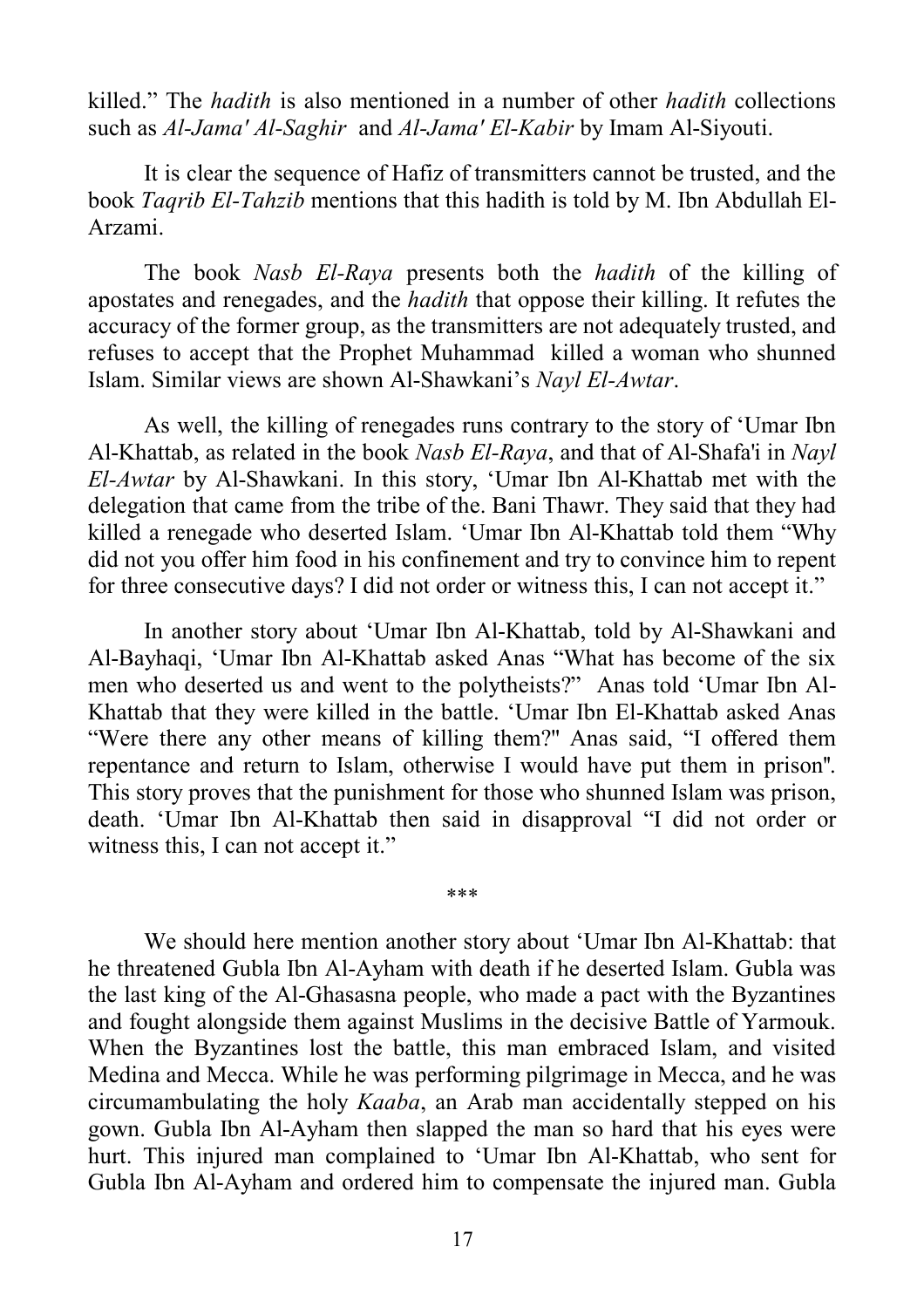Ibn Al-Ayham refused and said proudly, "You want me to compensate him, while I am a king, and he is a common man?" 'Umar Ibn Al-Khattab told him that Islam made all men equal before God. Gubla Ibn Al-Ayham demanded time to think the matter over and fled to the Byzantines, deserting Islam, and returning to Christianity.

It is clear that the case of Gubla Ibn El-Ayham was unique in two ways. He was a military leader who fought against Muslims, embracing Islam after he was defeated; Potentially, he might turn against Muslims and fight them once more. It is not a case of apostasy; it has nothing to do with freedom of belief and thought. Gubla Ibn Al-Ayham refused to follow the law of the Islamic state, under which he was equal with all Muslims even though he remained a king. Thus, the story is not about deserting one's faith. If Gubla Ibn Al-Ayham was an ordinary man, he would have been punished or imprisoned; as he was a military leader who rebelled against the laws of the state, his case was political not religious. Let us remember that 'Umar Ibn Al-Khattab is the one who cried: "I did not order or witness this, I can not accept it."

What is more important is that the Prophet Muhammad did not order the killing of any man or woman just because he or she rejected Islam after initially embracing it. The Prophet Muhammad refused to listen to the Arab man who said to him "O Muhammad, exclude me from the pledge of alliance," but he did not punish him. We do not know many details about this incident. 'Abd al- 'Azim Ibrahim Al-Mat'any, in his book *The Punishment of Apostasy Between Jurisprudence and Critics,* criticized those who said that the Prophet Muhammad did not order the killing apostates, as this view does not have evidential support. He writes, "In the year of the conquest of Mecca, the Prophet Muhammad ordered the killing of a man called Ibn Al-Akhtal, who was a Muslim who deserted Islam and returned to Mecca before the conquest. When the army of Muslims entered Mecca, he ran to the *Kaaba* to seek refuge. Despite this trick, the Prophet Muhammad ordered his killing as a renegade who rejected the faith."

# **What is the true story of Ibn Al-Akhtal?**

According to Ibn Ishaq, the story is as follows: "'Abdullah Ibn Al-Akhtal was a man from the tribe of the *Bani Kasim Ibn Ghalib*. When he embraced Islam, he was sent with another man to collect alms. Ibn Al-Akhtal ordered this partner to prepare food and subsequently fell asleep. When he found that his partner had not prepared the food, he killed him. He then rejected the faith of Islam and made his two girl-slaves compose poems and songs that slandered the Prophet. The Prophet Muhammad ordered his killing for these reasons." The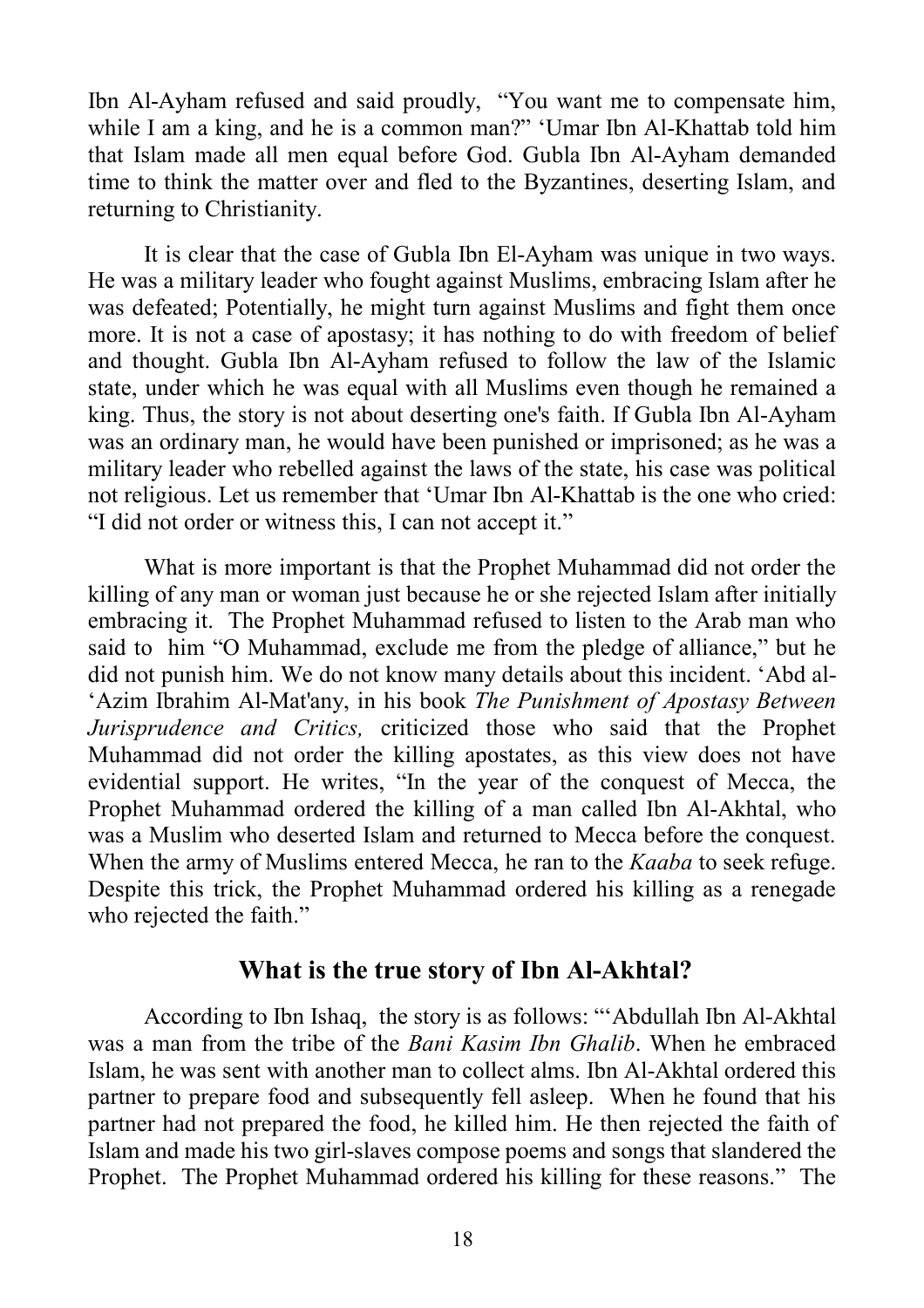story, in its historical context, shows that this man had a criminal past, and he was killed, as he was a killer, not because of his apostasy.

Al-Mat'any mentions in his book that a woman called Umm Marawan rejected Islam. The Prophet Muhammad ordered his followers to try to make her repent and return to Islam; if she persisted, she was to be killed. Al-Mat'any's reference for this story is the book *Nayl El-Awtar* by Al-Shawkani, who himself writes that this story lacks a solid confirmation of trusted *hadith*  transmittors.

Ibn Taymiya says that the Prophet Muhammad accepted the repentance of those who rejected Islam and returned to it once more, but ordered the killing of those who harmed Islam, killed Muslims, stole their money and possessions, or slandered the Prophet Muhammad. such as Qais Ibn Hababam, the Al-Arniyyin tribe, Ibn Al-Akhtal, and Ibn Abu Sarh. Ibn Taymiya differentiates between rejecting Islam, without other crimes, and being a renegade who fights against God and the Prophet, with the specific purpose of killing or harming Muslims. The former is something repentance for which is possible, while the latter were criminals that were killed after their capture.

Therefore, the *hadith* that refer to the killing of apostates are wrong. As the above stories prove, the Prophet Muhammad did not kill any apostate, but ordered the killing of those who fought against God and his Prophet, or those who harmed Muslims. Even in the stories about 'Umar Ibn El-Khattab, there was no capital punishment for apostates.

 From these stories, we conclude that the killing of renegades who rejected Islam was associated with enemies fighting Islam and harming Muslims. Those people were killed as fighters against Islam not as apostates. When they were captured they were killed to protect the nascent call of Islam. This punishment exists in all faiths now.

#### **-3-**

#### **The issue of renegades in the reign of Abu Bakr**

Most religious scholars use the story of the renegades' war, during the reign of the first caliph, Abu Bakr, as evidence to legitimize killing rejecters of Islam. This war was misunderstood historically; Abu Bakr did not start the war. Rather, it was waged by tribes who, once they heard about the death of the Prophet Muhammad, wanted to free themselves from two obligations. The refused to pay alms under the pretext that it was to be paid only to Muhammad, as per the Qur'anic verse: "*Hence, O prophet, accept that part of their*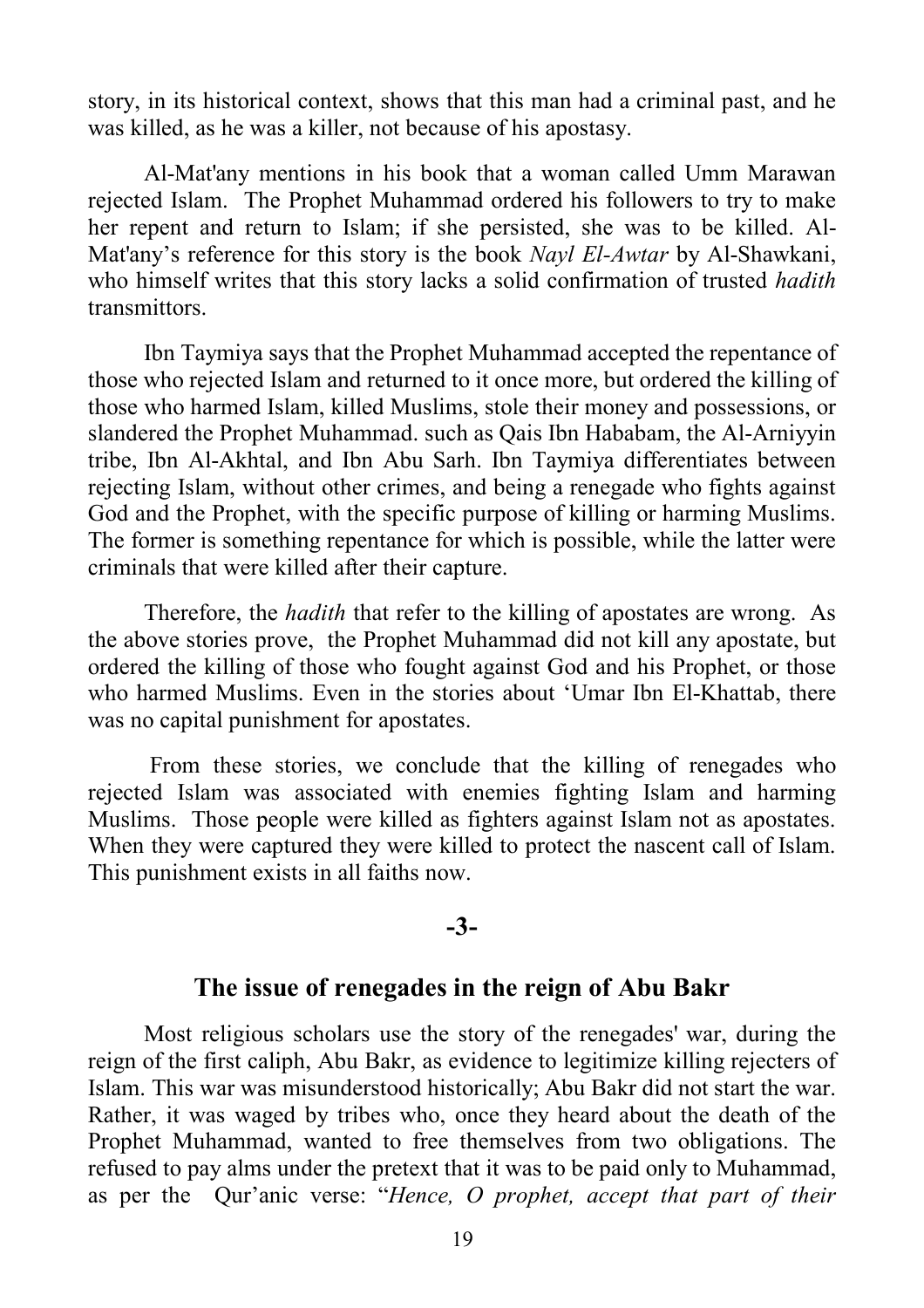*possessions which is offered for the sake of God, so that thou mayest cleanse them thereby and cause them to grow in purity, and pray for them, thy prayer will be a source of comfort to them*" (9:103). They said that the prayers of the Prophet Muhammad was the reason for their paying *Zakat* alms. Secondly, they wanted to free themselves from the rule of Abu Bakr. One of their poets said:

#### *We have obeyed the prophet when he was among us, We, as people, refuse the caliphate of Abu Bakr Is he going to name his son as his successor? If it happens, we would all be ruined.*

This was not a case of rejecting faith, as they were still Muslims; it was a matter of paying the *Zakat* alms and refusing to accept Abu Bakr as caliph. It was political mutiny or rebellion, which took shape when the rebels thought that Medina was without an army; Abu Bakr had sent the army, headed by 'Usama Ibn Zayd, to conquer the Levant as ordained by Muhammad before his death. Abu Bakr knew their intentions and sent a group of the Prophet's companions to protect the borders of Medina and ward off the renegades. Later, when the army returned, Abu Bakr sent battalions to chase the renegades, punish the rebellions tribes, and made them submit to the law of the state.

Therefore, we can say that Abu Bakr did not fight apostates, but he was fought by groups of political renegades who opposed his rule. It was not a matter of faith, but a political matter of money and rule. These tribes fought so as not to pay *Zakat* alms, and Abu Bakr fought them to restore political order and for the *Zakat*. Abu Bakr said plainly: "I swear by God, if they did not pay me what they paying to the Prophet, I will fight them for it".

'Umar Ibn Al-Khattab, among many of the prophet's companions, condemned the idea of Muslims fighting one another; this was to be considered a crisis of faith. However, Abu Bakr, as a ruler and a statesman, knew that the rebellion against him, the central authority, and an adamant refusal to pay the *Zakat,* was enough reason to wage war. This is the truth about the renegades' war, but this story has been misused as evidence to support killing those who reject the faith, even those who do not openly oppose the state and refuse to obey its laws.

Islam's tolerance included even those renegades, as is apparent in the story of the *Khawarij* (renegades), who openly opposed Imam 'Ali Ibn Abu Talib. Brandishing their weapons against him, they accused him of apostasy, and appointed another ruler for themselves. Imam 'Ali did not fight them until they killed an unarmed man; when he asked them to produce the perpetrator, they claimed that they all were his killers.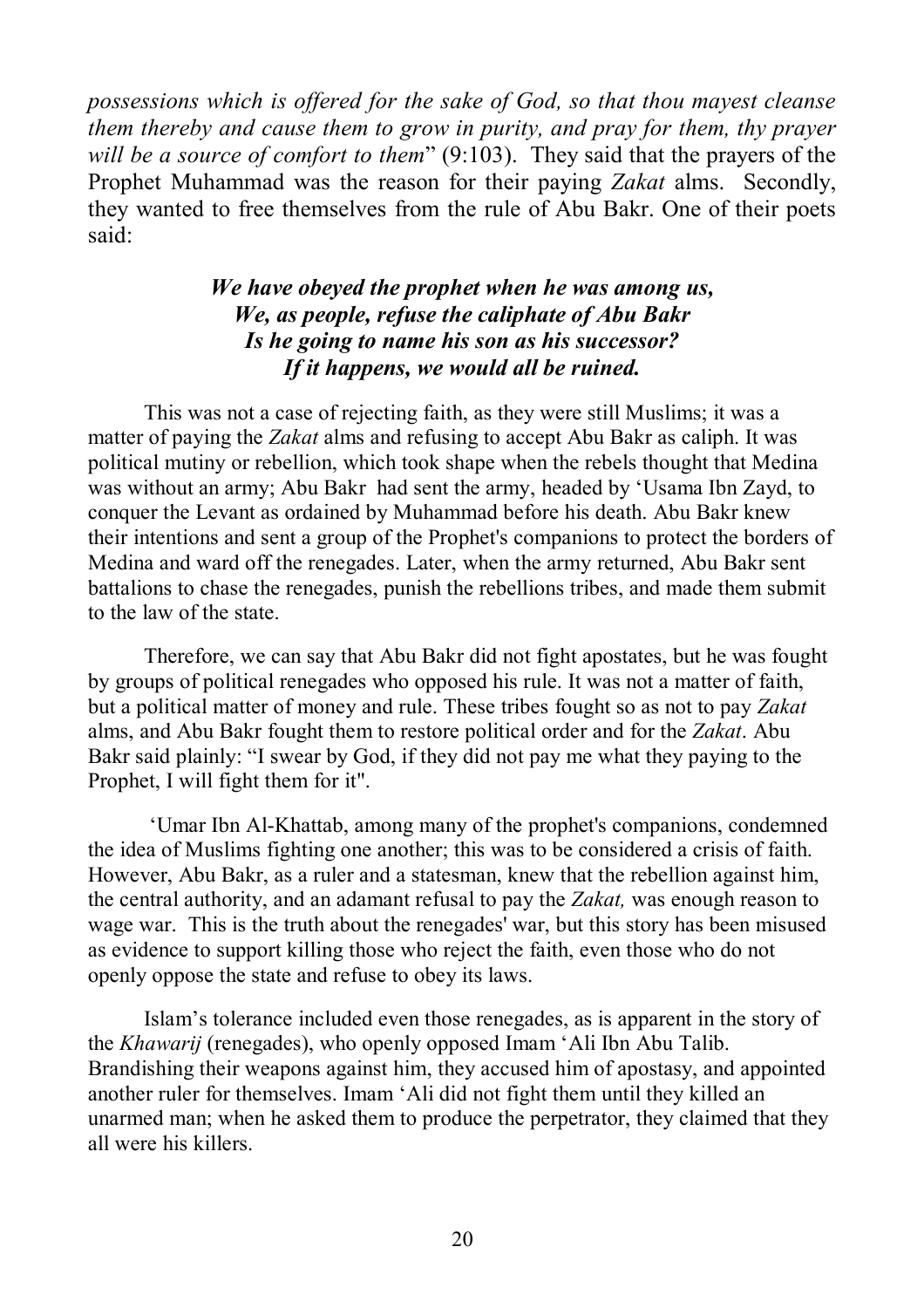# **Evidence of liberty of thought from deeds and situations of the companions of prophet Muhammad**

Successive political developments in the Islamic society after the death of the Prophet Muhammad led to the emergence of unfamiliar trends of thought. Chief among them was the "great strife" between Imam 'Ali and Mu'awyia Ibn Abu Sufyan; the blood shed among Muslims in these wars was more than than the blood shed in the wars of conquest. Things aggravated and some people accused both Imam Ali, Mu'awyia Ibn Abou Soufian, as well as some their followers in war, of infidelity and said they must be fought, and killed, their money stolen, and their women captured. Wasil Ibn 'Ata' said that Imam Ali, Mu'awyia Ibn Abou Sufyan, and their followers cannot be accepted as witness in legal matters, especially after the battle of Suffain, as they were all wrong, followed a lost cause, and committed mistakes. He did not enumerate these mistakes. This position, however, was not typical of most of the Prophet's companions.

 In the message of contemporary Salafism, we mention examples of the tolerance of the Prophet's companions towards those who held minority beliefs concerning God.

- The Companions did not accuse of heresy those who opposed the doctrine of predestination. They said that God does not predestine or decree someone be believer or not. He does not guide someone to faith, and they said that man creates his own destiny, and chooses to be a believer or nonbeliever.
- The Companions did not accuse people of heresy who supported the doctrine of predestination, i.e. that God predestined every human being to a certain fate, and subsequently He made men different in belief and disbelief. Obedience and disobedience are like differences in other facial and bodily features. Man cannot control or choose his fate.
- When leaders of these various philosophical doctrines died, they received an Islamic burial and funeral.
- Even the group called the *Mu'tazila* were not considered to be infidels, although they claimed many things contrary to Islam: that the Holy Qur'an is a creation of God, that those who committed major sins are in the inbetween status of being a Muslim and a non-believer and that they would be in Hell for eternity, that God does not predestine human beings to sin as they are responsible for their sins, and finally that the Holy Qur'an is not the Word of God but one of his creations.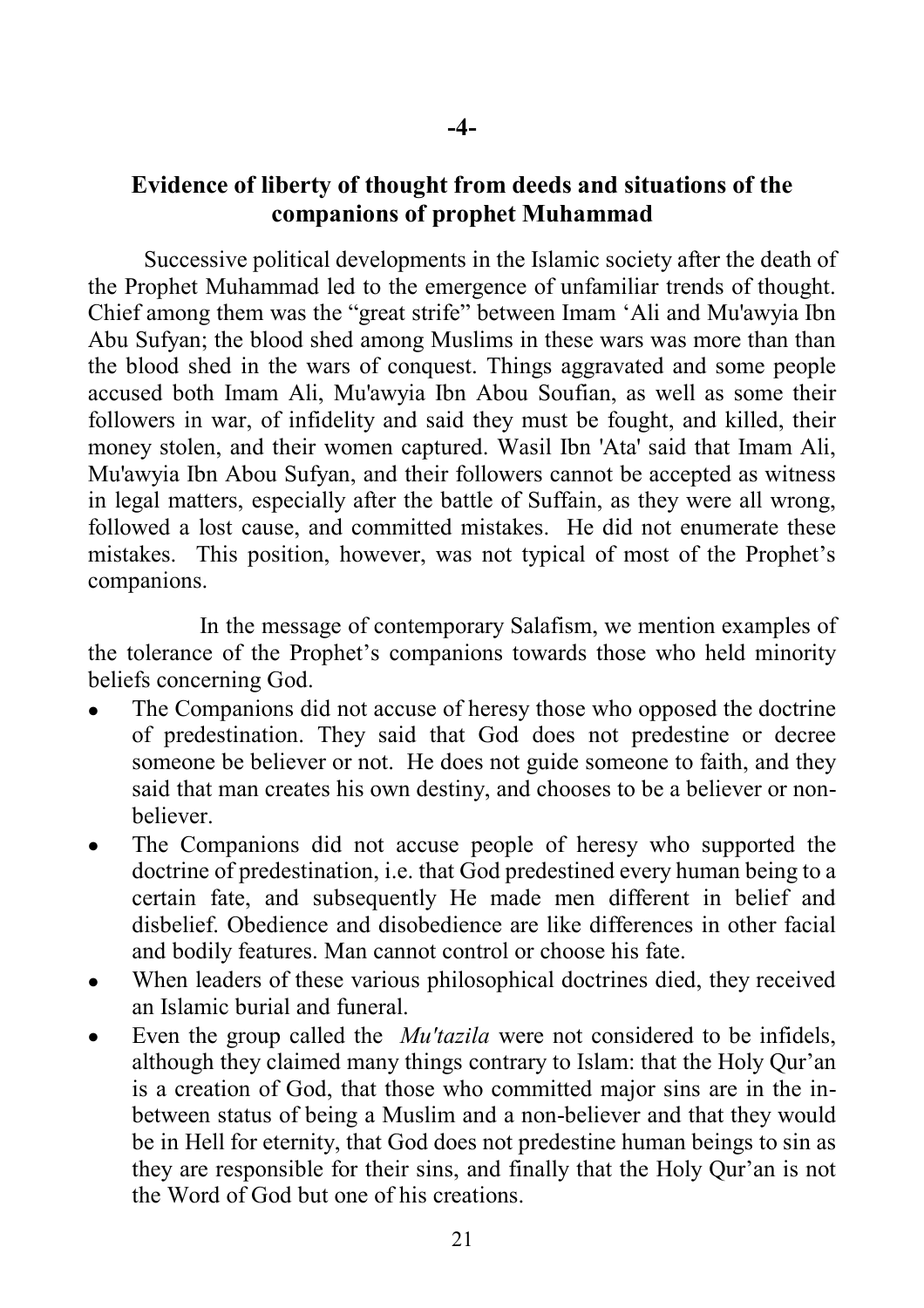- Likewise, the group called the *Murji'a* were not considered to be infidels, although they also claimed many things contrary to Islam: faith is in the heart, not accompanied by good deeds, the mere belief in God and his prophet Muhammad is enough in faith without prayers, and a believer is like angels and prophets, i.e. the same in stature.
- The group called *Jahmia* were not considered to be infidels, although they too claimed many things contrary to Islam: there is no deity on a throne to be worshipped, and God did not reveal Holy Scriptures as His Word. They denied the Night-Journey of the Prophet Muhammad from Mecca to Jerusalem, and his ascension to Heaven. This group even denied the epithets of God mentioned in the Holy Qur'an. Ibn Mubarak said, ''We would better talk about the Jewish faith, and not about the doctrine of *Jahmia*." Yet, when the leader of *Jahmia,* Jahm Ibn Safwan, and his secretary, Ja'd Ibn Dirham, died, they had Islamic funerals and burials. No one accused them of being infidels, polytheists or apostates. It is noteworthy that these groups, and the ones that came after and before them, are said to be from the 72 groups that left mainstream Islam and, according to the well known *hadith,* are condemned to Hell. Many scholars, however, consider this hadith to be very weak.

Ibn Taymiya said that Imam Ahmed Ibn Hanbal did not accuse these groups of heresy, and he prayed at the funerals of some of the men from these groups that Ibn Taymiya described as "aberrant and deviant."

 In M. Zaki Ibrahim's book *Contemporary Salafism: the Destination*, the author differentiates between practical heresy and doctrinal heresy:

In the *hadith* of the Prophet Muhammad, the terms *kufr* "apostasy," and *shirk,* "polytheism," are never used to mean rejection of the Islamic faith. Rather they are jurisprudential terms, mentally, logically, and collectively, referring to the believer who commits certain sins, thereby imitating the non-believer in word or deed. Thus, these terms refer to sinning, taking rules lightly, or transgressing one's limits. This does not mean flagrant, practical rejection of faith. These distinctions should be known everywhere; otherwise, if the *hadith* was taken literally, then there would be no real 'Muslim' on Earth. Muslims now have imitated other non-Muslim people in many things, excepting the tenets of faith, some morals and rituals. The deluge of civilization is mixed with everything in our life, materially and abstractly, and this is a fact that cannot be ignored by scholars, Salafists, or ignorant people. I pray to God to spare us the scourge of ignorance.

God says in the Holy Qur'an "*And for those who malign believing men and believing women without their having done any wrong- they surely burden themselves with the guilt of calumny, and thus with a flagrant sin!"* (33:58).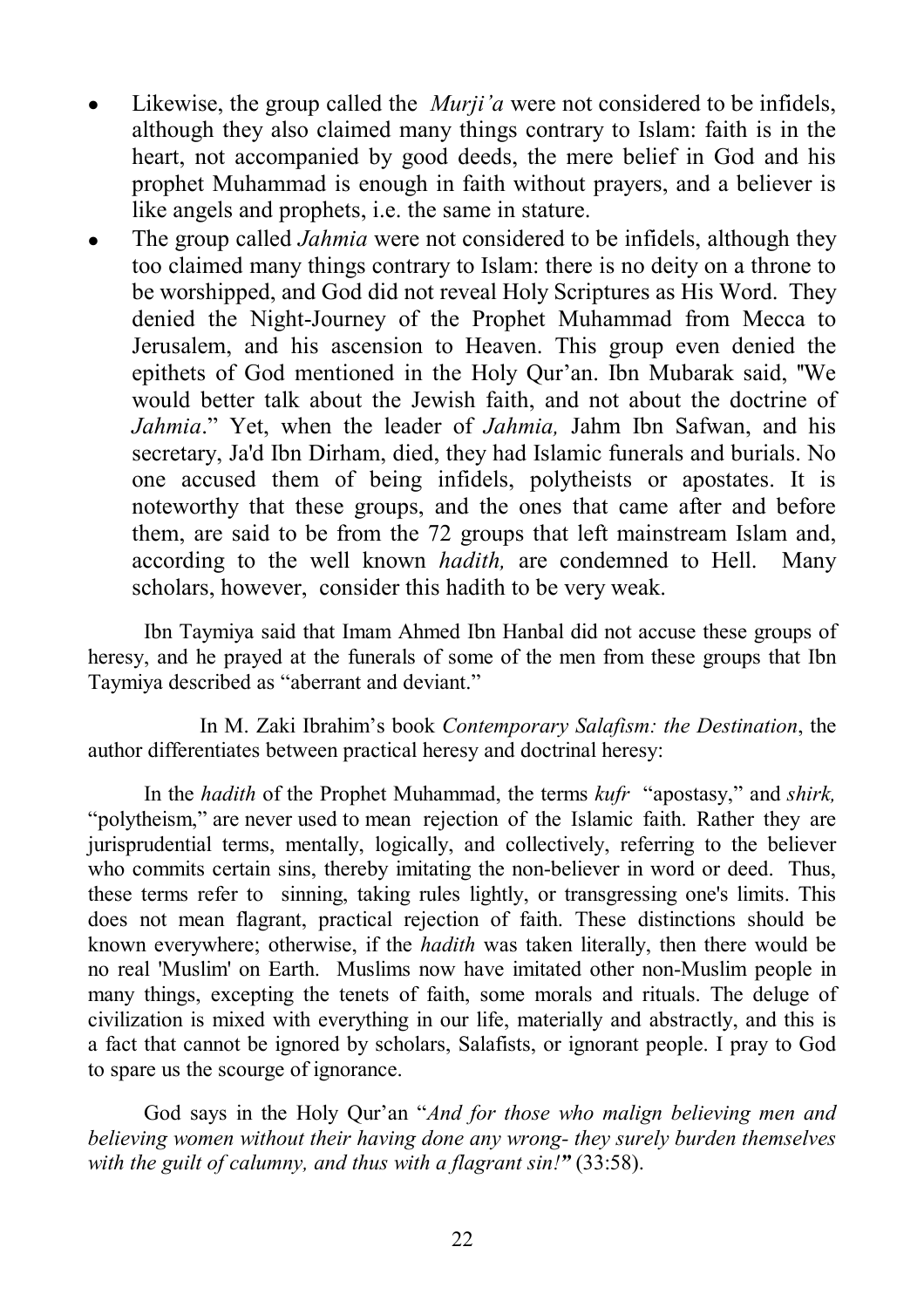#### **The Issue of Apostasy: Scholarly Works**

There is no verse in the Holy Qur'an that states a worldly punishment for apostasy, nor do we find evidence of such a punishment in the sayings and deeds of the Prophet Muhammad and his companions. They never punished anyone for heresy or apostasy. The question now is how are there several prolonged lengthy *hadith* that tackle this notion of a worldly punishment for apostasy?

This notion is the work of old religious scholars who wanted to record Islamic jurisprudence, or *fiqh,* and to codify laws during the last years of the 'Umayyad Caliphate and the early years of the 'Abbasid Caliphate, This was a time when political and doctrinal disputes aggravated and threatened the Islamic nation, or *Umma*. These religious scholars tried to defend the faith, order, and authority of the ruling regime; the atmosphere of political unrest dictated that they should ostracize trouble-makers through the legitimization of 'weak' or 'distorted' *hadith,* creating incorrect but strong sequences of transmission for them, as well as excluding other *hadith*. These scholars created a phrase to accuse people of heresy: ''*Those who deny what is known in faith by necessity*," and subsequently devised the notion of demanding repentance from wrong doers.

These scholars considered the punishment for heresy and apostasy to be unique, one that precludes an Islamic funeral and burial. Their money can be damaging to Muslims.

According to the author of the book titled *Al-Jawhara*:

*Those who deny what is known In our faith by necessity should be killed As they are like those who committed adultery And said it was allowed!*

It is clear that this phrasing is nominal only; any scholar might consider anything in Islam as ''known by necessity'' and that whoever denies it is heretic who deserves death. It happened once that a Sudanese court found Mahmoud M. Taha to be a heretic and condemned him to death because he denied that *hijab* (headscarf) was obligatory, while their scholars saw it as something "known by necessity"!

 In another book by Khawarizmi, he says that: "These are some phrases that denote heresy like 'I do not like prayers,' 'I know the divine wisdom', 'I wish killing/ fornication is allowed' …etc.'' Scholars even invented another phrase with the same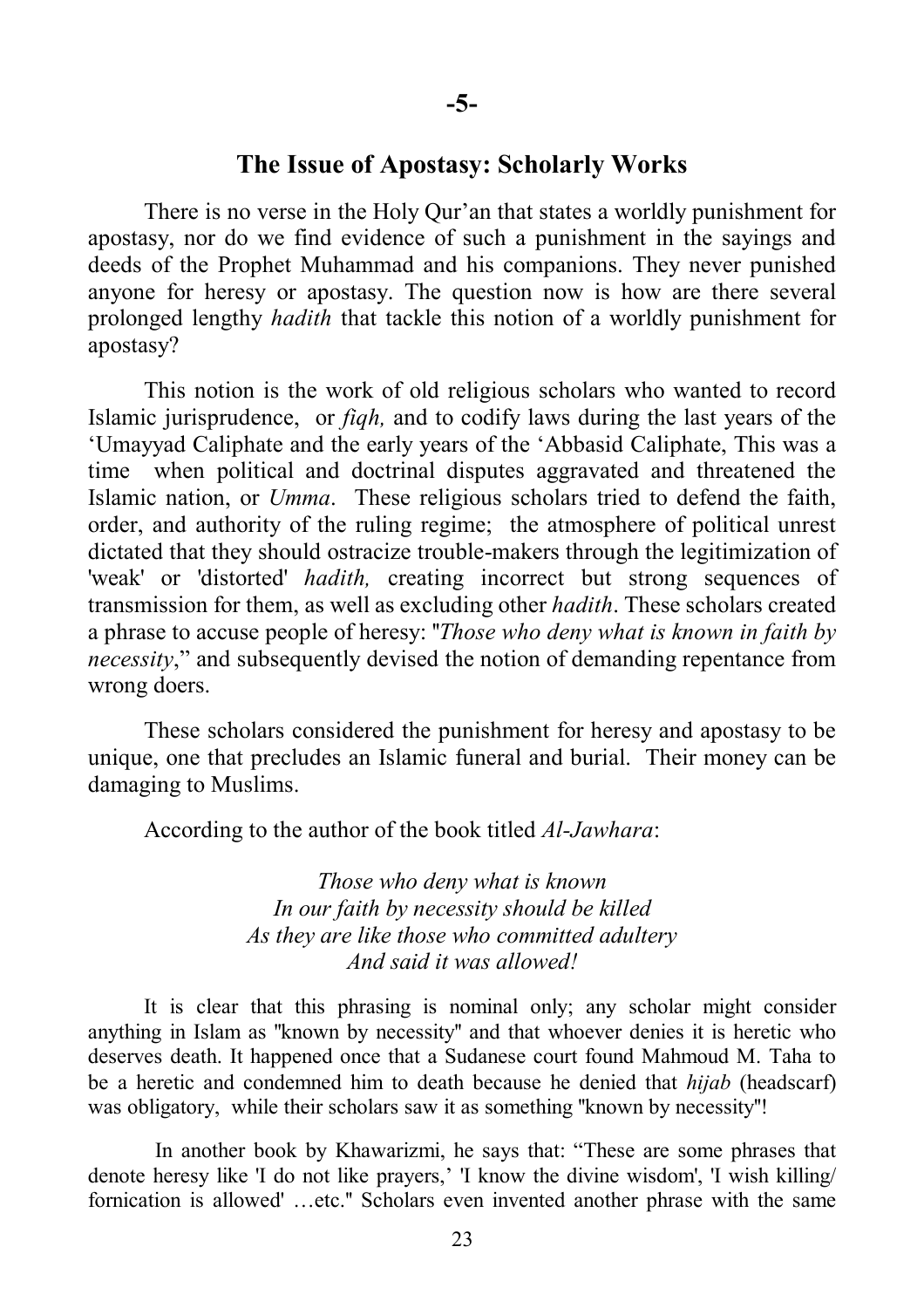meaning as ''*Those who deny what is known in faith by necessity*," which is *''the saying, the deed, or the belief of heresy*." Jad Al-Haq issued a *fatwa* (religious edict ) in Egypt, in the journal *Al-Wafd* (issue dating 23-2-1993) that tackled the relationship between belief and its application:

Scholars unanimously agreed on the fact that those who denied something obligatory like prayers or fasting, or approved of something forbidden like fornication and killing, which are things well-known from the Holy Qur'an, are heretics who rejected faith and shunned Islam. Ibn Taymia says in his book "Those who deny obligations like prayers or approve of something forbidden like injustice, wine, usury, or fornication, or forbid things lawful like food and marriage, and then they are infidels." Thus, the one who does not fast in Ramadan and denies that this is an obligation, is an infidel, whereas the one who does not fast but does not deny that it is an obligation is a sinning Muslim who deserve punishment, but does not reject Islam!

No doubt, that this is a dangerous slope in jurisprudence, giving scholars greater authority. Indeed, it is contrary to the Qur'anic teaching of not describing what is lawful and what is forbidden by mere fancy. This authority does not governs things but rather governs people. In identifying so many people as heretics, the scholars are succumbing to mere fancy. Moreover, it contradicts Islamic jurisprudence that tends to limit sinners, not increase their numbers. Hence, this authority constitutes a danger to the freedom of thought. No freedom of thought is possible with such authority.

\*\*\*

The second addition by scholars is the attempt to convince 'sinners' to repent. There is no proof of such practice in the Holy Qur'an and *Sunna*. Both sources urge Muslims to repent, of course, but do not tell us that any authority should coerce people to do so, as some scholars had decreed. Muhammad once told a thief whose hand was cut to repent and said that God would thus forgive him. With this coerced repentance, undertaken by scholars, the repentance becomes meaningless; it occurs because not as a result of persuasion, but thru fear of capital punishment. It is a kind of mental terrorism and psychological manipulation.

These additions of forced repentance and the issues discussed above are contrary to the spirit of Islam: they are not mentioned in the Holy Qur'an or *Sunna*. When reading the Holy Qur'an and the Sunna, one should refuse these concepts entirely. These additions were inserted by religious scholars, with the aim of comprehensive teachings and the protection and stabilization of the ruling regime and law. Their circumstances compelled them to try to protect faith, they were not calling for freedom of belief and thought.